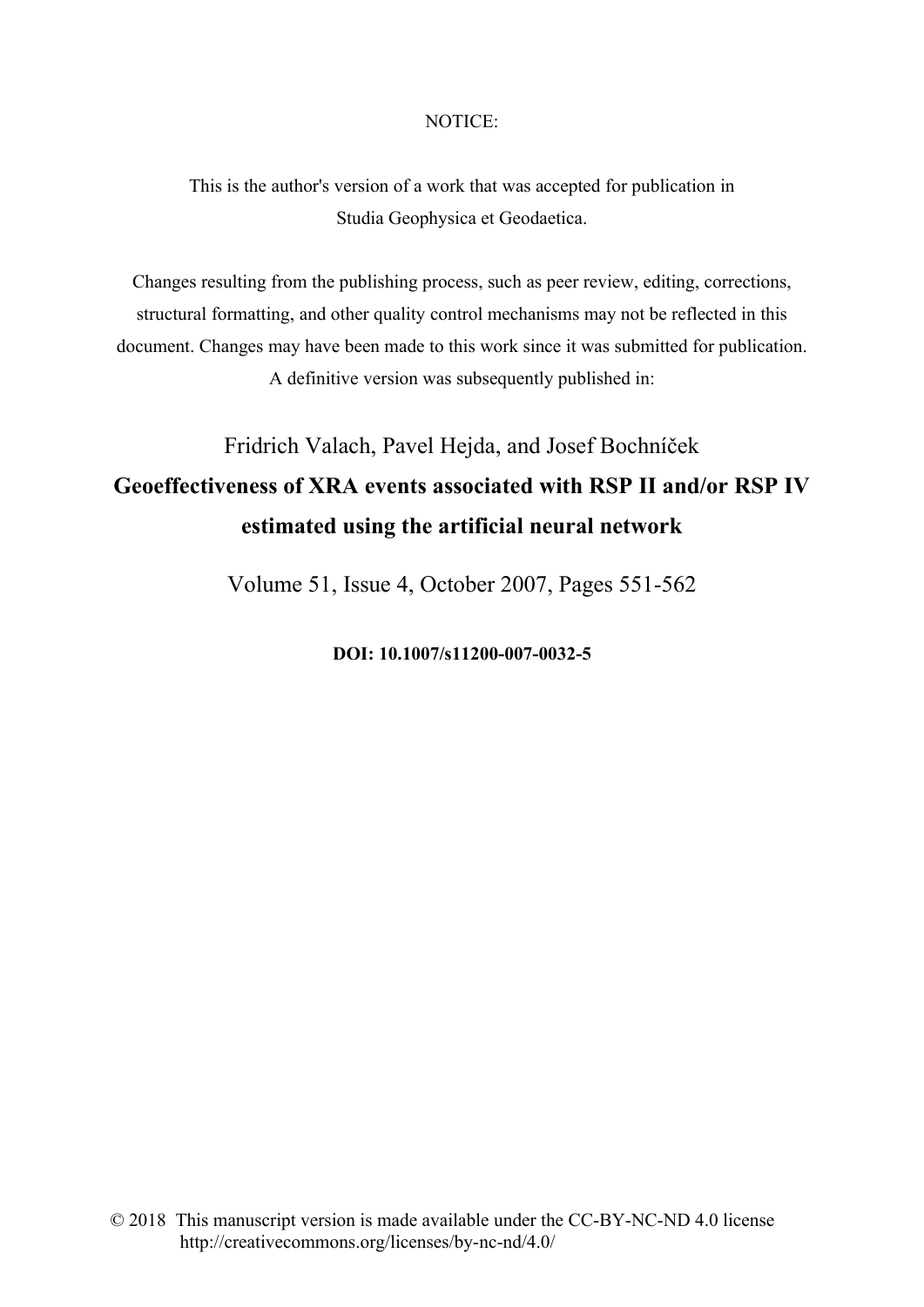# **Geoeffectiveness of XRA Events Associated with RSP II and/or RSP IV Estimated Using the Artificial Neural Network**

F. Valach<sup>1</sup>, P. Hejda<sup>2</sup>, J. Bochníček<sup>2</sup>

<sup>1</sup> Geomagnetic Observatory GPI SAS, 947 01 Hurbanovo, Slovak Republic [\(fridrich@geomag.sk\)](mailto:fridrich@geomag.sk) <sup>2</sup> Institute of Geophysics ASCR, 141 31 Prague, Czech Republic (*ph@ig.cas.cz*)

### **ABSTRACT**

A forecasting scheme of geomagnetic activity is presented, based on the analysis of the geoeffectiveness of X-ray flares, accompanied by Type II and/or Type IV radio bursts (RSP) observed on the solar disc in the years 1996 – 2004. The neural network was used to construct this scheme enabling us to determine the probability, with which flares will be followed by a geomagnetic response of a particular intensity. The successfulness of forecasts produced after the fact depended on the flare class and on the combination of radio-burst types. In the case of RSP IV, 58% of the geomagnetic responses of X-ray flares of at least B class were successful. If only RSP II was observed, the forecast was successful only for flares of the X class (67% of successful forecasts). In the second step, a strong geomagnetic response was correctly forecast after geoeffective flares in 58% of the cases. The results are in a good agreement with recent papers based on physical modelling.

Key words: Solar energetic events, solar radio bursts, geomagnetic activity, artificial neural network.

### 1. INTRODUCTION

The negative consequences of severe geomagnetic disturbances on technical equipment, as well as the negative effects on the health of persons located on board aircraft, require such disturbances to be forecast. The prediction scheme of geomagnetic disturbances can be

<sup>© 2018</sup> This manuscript version is made available under the CC-BY-NC-ND 4.0 license http://creativecommons.org/licenses/by-nc-nd/4.0/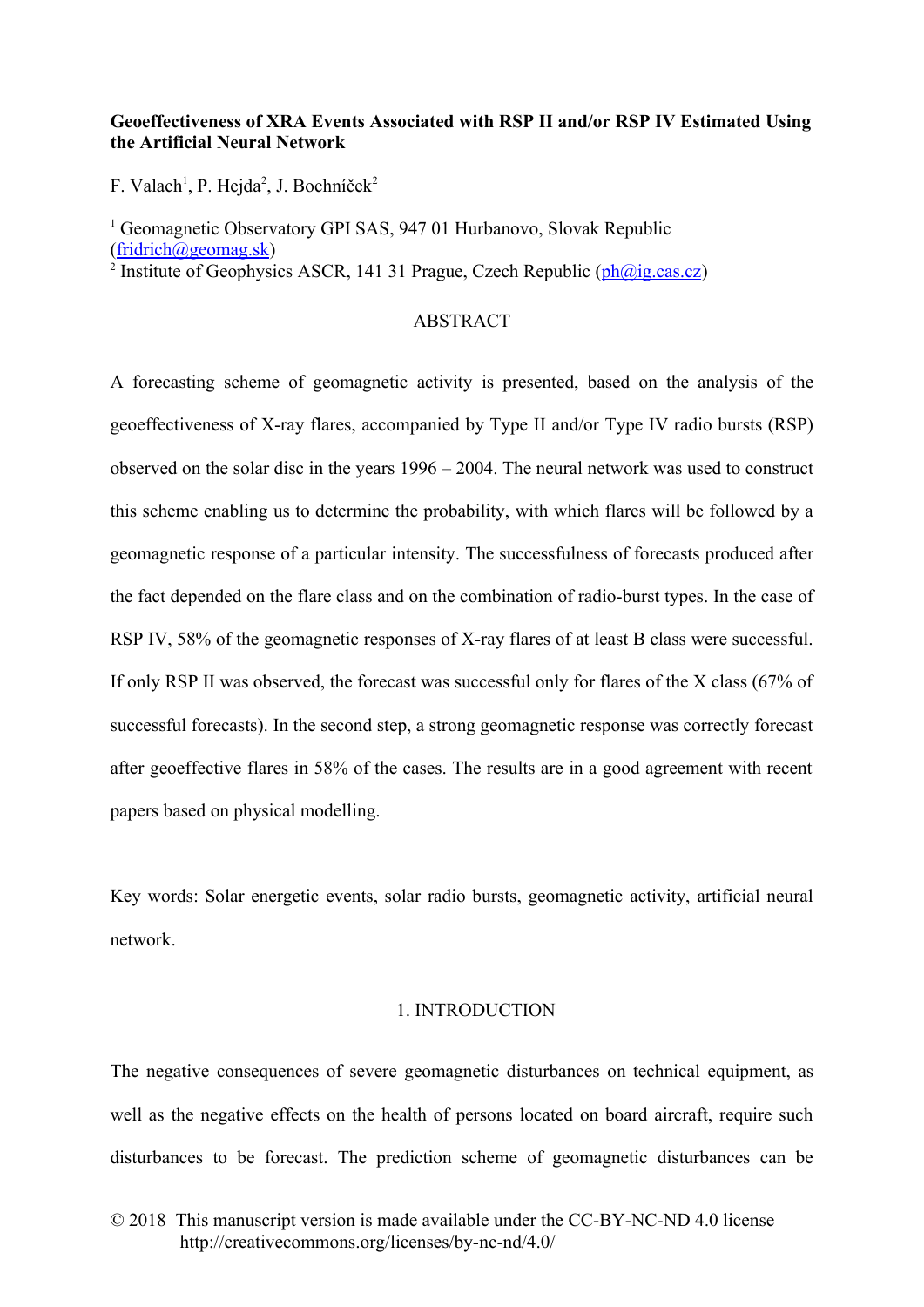divided, based on their input data, into schemes based on the knowledge of solar-wind parameters and schemes based on information related to the events taking place on the solar disc.

The first of them (Lundstedt, 1992; Wu and Lundstedt, 1996; Detman, 1998; Boberg et al., 2000; Gleisner and Lundstedt, 2001a, 2001b; Lundstedt et al., 2002a, 2002b; Jankovicova et al., 2002) provide relatively good results with regard to the intensity of the forecast disturbances, nevertheless, since the solar-wind data are obtained at point L1, the warning time is a mere  $30 - 60$  minutes. This time is too short to take steps to mitigate the negative consequences of such disturbances.

The second of them (Srivastava and Venkatakrishnan, 2002; Srivastava, 2005; Yermolaev et al., 2005; Kim et al., 2005; Berghmans et al., 2005; Robbrecht and Berghmans, 2006; Gleisner and Watermann, 2006a, 2006b) enable the warning time to be extended to  $1 - 3$ days. The input data of these schemes are usually the information on the existence of a Coronal Mass Ejection (CME), its velocity and place of origin on the solar disc. It has been shown that there is a tendency for the strongest magnetic disturbances to be generated by the fastest CMEs (Kim et al., 2005). However, Gleisner and Waterman (2006a) moreover, proved that enhancements of the  $\geq 10$  MeV SEP flux, close to the CME onset, can be used to indicate, whether the CME, approaching the Earth, will be followed by a severe geomagnetic disturbance. Ranking the CMEs by velocity and by SEP flux enhancement shows that the latter indicator results in better discrimination between highly geoeffective CMEs and less geoeffective ones.

The forecast scheme we are proposing is based on the analysis of the geoeffectiveness of energetic events observed on the solar disc in the years 1996-2004 (Bochníček et al., 2007). As opposed to the procedures named above, the input information of this scheme is not the CME data, but the data on the X-ray flares accompanied by solar radio bursts (RSP) of Type

<sup>© 2018</sup> This manuscript version is made available under the CC-BY-NC-ND 4.0 license http://creativecommons.org/licenses/by-nc-nd/4.0/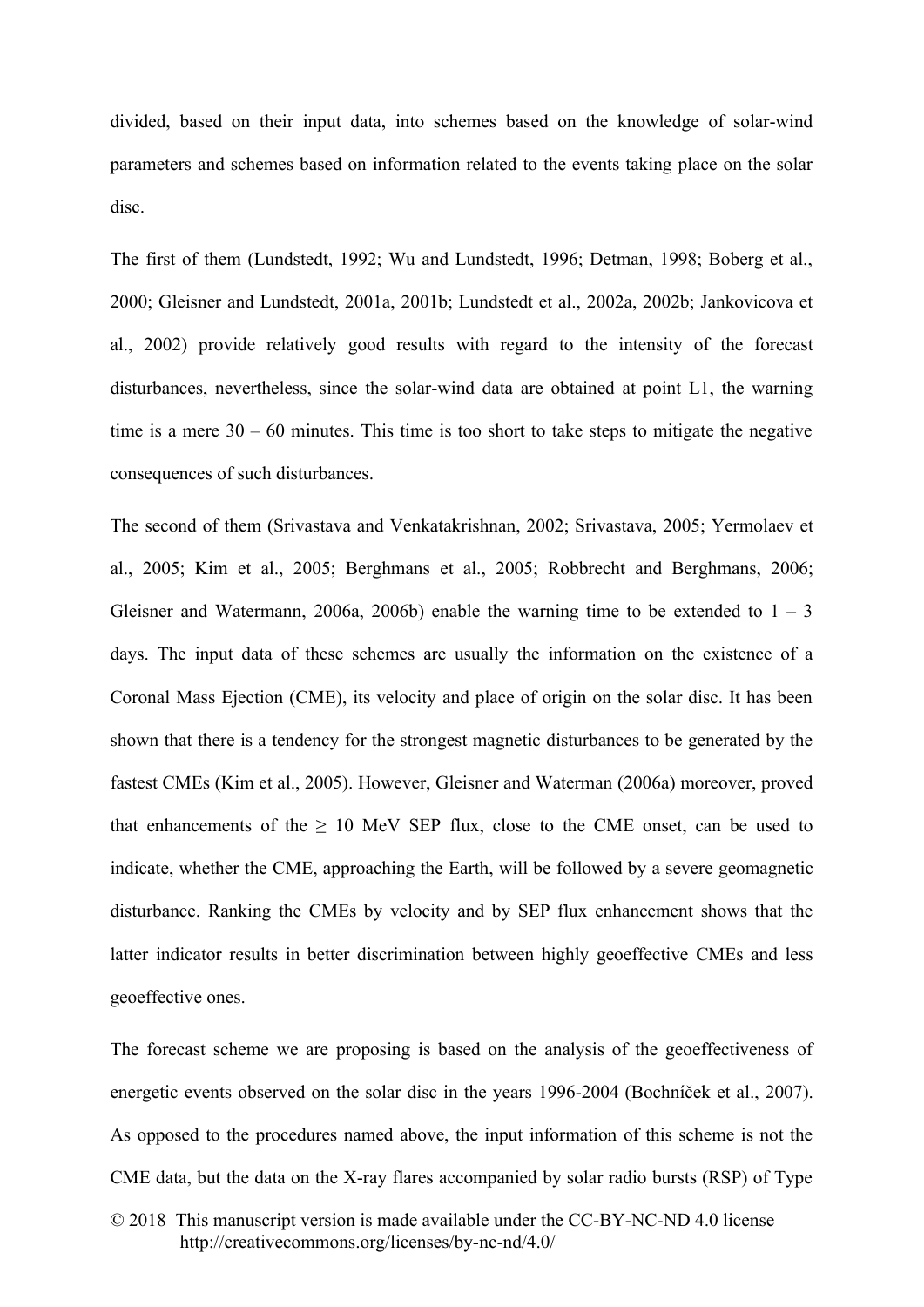II, interpreted as the signature of shock wave initiation in the solar corona, and Type IV, representing upward-moving material in corona (Kosugi & Shibata, 1997). This procedure is justified by the fact that the growing observations support the point that flares and CME are two phenomena in one process just as suggested by Harrison (1996), Dryer (1996), Kosugi & Shibata (1997) and Cliver & Hudson (2002). The analysis (Bochníček et al., 2007) has shown that, if X-ray flares associated with RSP II or/and RSP IV originate from the region bounded by the heliographic coordinates 30ºE-30ºW; 30ºS-30ºN, they have higher probability to reach the Earth and hence, to produce geomagnetic disturbances not only of classes X and M, but even classes C and B. Moreover, the degree of geoeffectiveness of the individual classes of this type of flare can also be estimated. Longitudinal boundaries of the geoeffective region (30ºE-30ºW) are in a good agreement with the results of the paper by Kim et al. (2005) analyzing CME geoeffectiveness and paper by Zhao et al. (2006), analyzing geoeffectiveness of X-ray flares associated with RSP II.

The forecast scheme is based on the method of neural networks and consists of two steps. In the first it is necessary to establish whether the flare will be geoactive, and in the second the degree of its geoeffectiveness (i.e. how severe will its geomagnetic response be).

### 2. DATA USED

Data on the occurrence of XRA events from daily bulletins issued by the NOAA, Space Environment Center, Boulder, Colorado, USA, for the period 1996 – 2004 were used to construct the model. The model's input parameters are the heliographic coordinates of the location at which the flare occurred, the flare class (B to C, M, X) and information whether the flare was accompanied by a Type II or IV radio burst.

The forecast scheme was tested using the same data in the time interval January 2005 to September 2006.

<sup>© 2018</sup> This manuscript version is made available under the CC-BY-NC-ND 4.0 license http://creativecommons.org/licenses/by-nc-nd/4.0/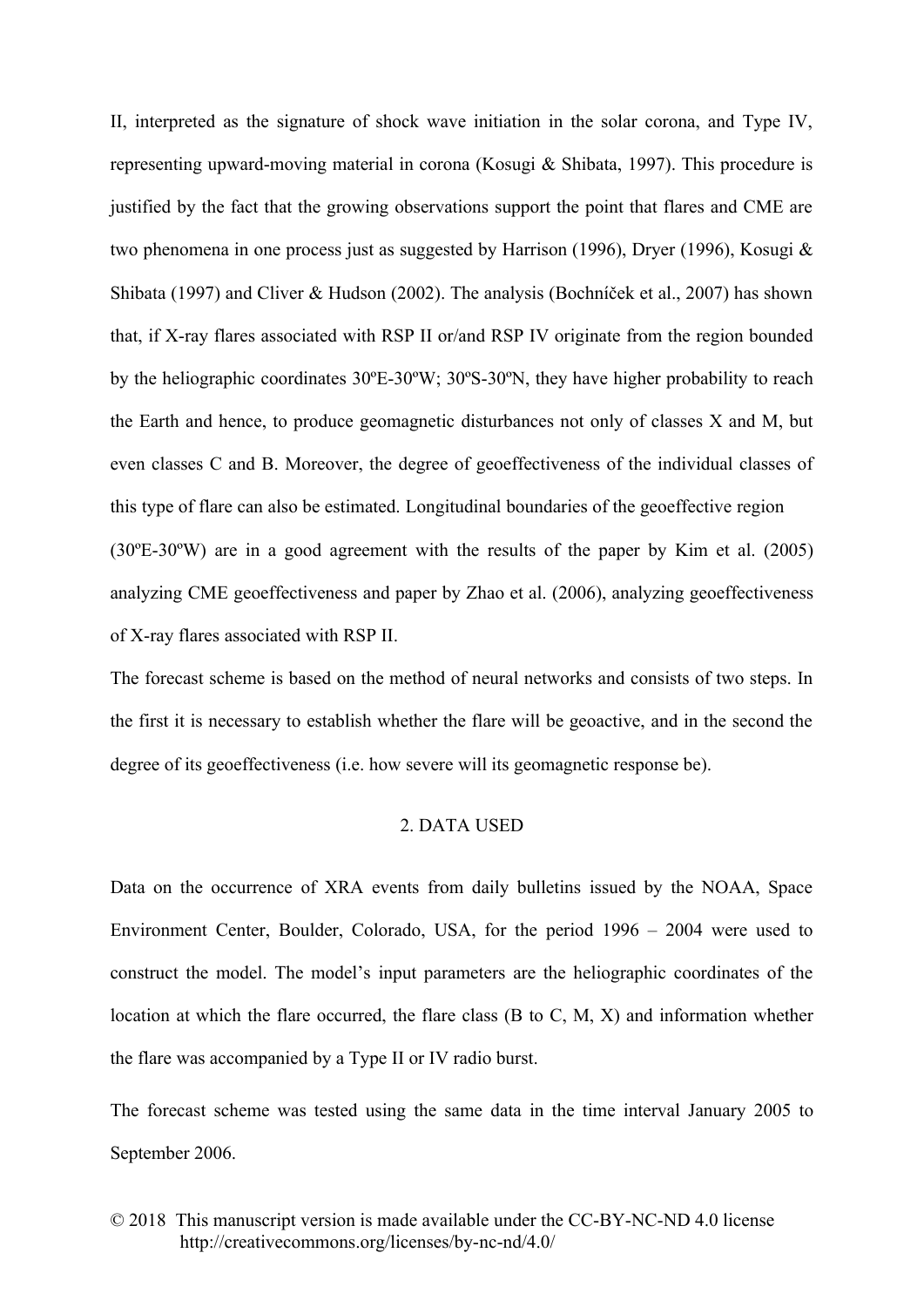The problem of assignment of solar energetic events to particular geomagnetic disturbances was discussed in detail in Bochníček et al. (2007). In general, a fixed 30-120 h backward time window was used to look for a candidate for the geomagnetic disturbance. In analyzing complicated situations we drew particularly on the solar wind parameters measured by the ACE satellite at libration point L1.

The geoeffectiveness of the individual events was established according to the intensity of the geomagnetic response, expressed by a sequence of geomagnetic indices.

A disturbance was considered to be severe (s) if the Kp index reached the value 6 at least 3 times in the course of the response.

The disturbance was considered to be of medium intensity (m) if the Kp index reached the value 5 at least 3 times in the course of the response.

The disturbance was considered to be weak (w) if the Kp index, apart from one value of 5, twice reached the value of 4 in the course of the response.

In the remaining cases the responses were considered to be insignificant.

# 3. METHOD

An artificial neural network was used to construct the model for forecasting the probability with which a geomagnetic response may be expected after a flare, and how severe such response will be.

# 3.1. The neural network as a nonlinear model

Neural networks represent an independent alternative to nonlinear modelling. A model of a neural network is based on the ability to learn input-output relations and recognize patterns from a database (Hertz et al., 1991; Gurney, 1996). We have used a multilayer perception feed forward neural network, which is represented by: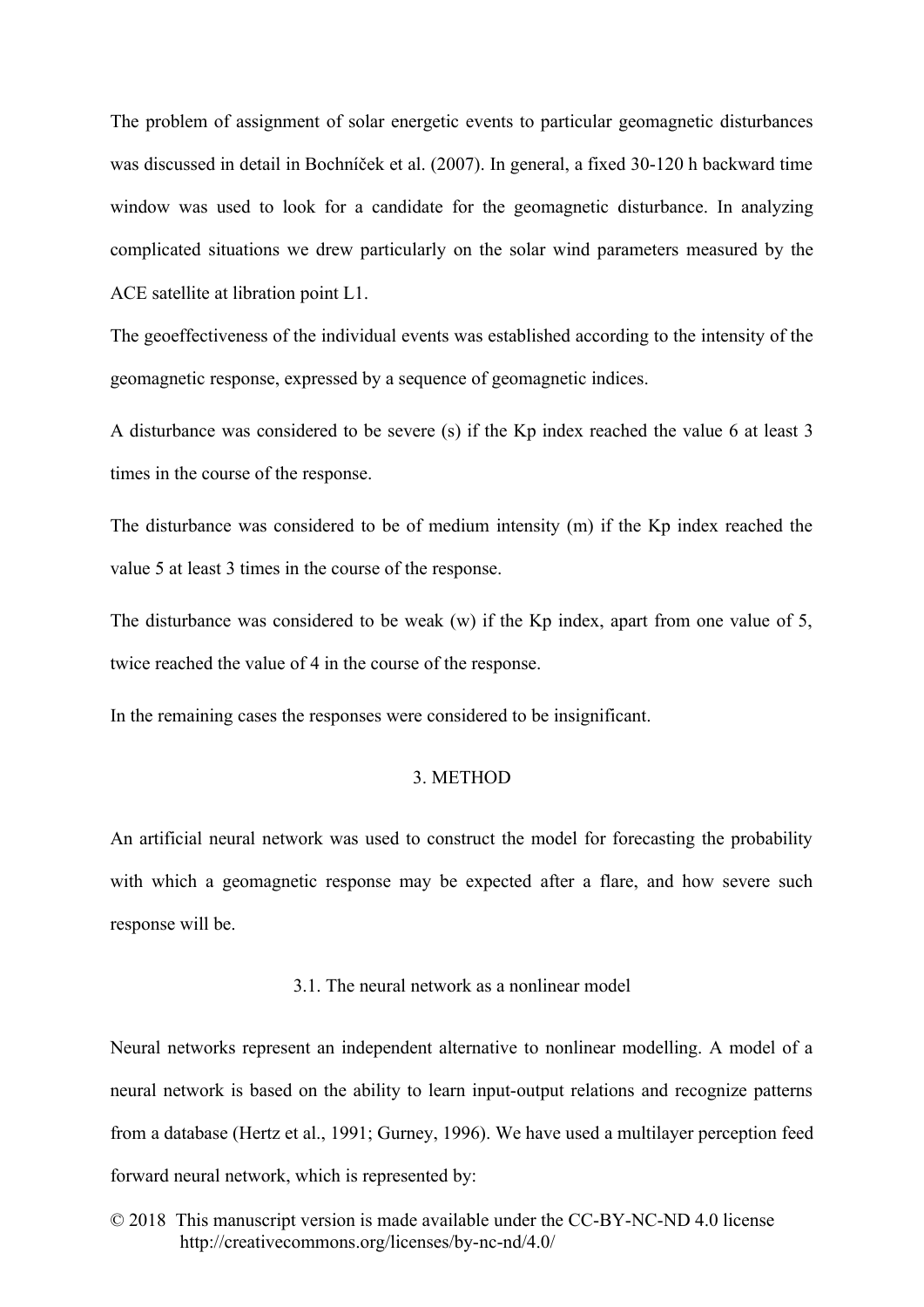$g: R^N \rightarrow R^n$ .

This consists of one input layer with *N* inputs, one hidden layer with *q* units and one output layer with *n* outputs. The output of the model with a single output neuron (output layer represented by only one neuron, i.e.  $n = 1$ ) can be expressed according to N $\acute{o}r$ gaard (1997) by:

$$
y = f\left(\sum_{j=1}^{q} W_j f\left(\sum_{l=1}^{N} W_{j,l} x_l + w_{j,0}\right) + W_0\right) ,
$$

where  $W_i$  is the weight between the *j*-th neuron in the hidden layer and the output neuron,  $w_{i,l}$ is the weight between then *l*-th input and *j*-th hidden neuron. We have used the same nonlinear activation function for all the neurons of the hidden layer, as well as for the output neuron in the form of the sigmoid  $(f(z) = 1/(1 + \exp(-z)))$ .

For a given set of *M* inputs we define the normalized mean square error (NMSE) by

,

$$
NMSE = \sum_{1}^{M} (y_s^{out} - y_s^{pred})^2 / M^2
$$

where  $y^{out}$  denotes the actual given output and  $y^{pred}$  the neural network output. The network is trained to minimize the *NMSE* by a gradient method.

#### 3.2. Application of the Artificial Neural Network

In constructing the forecasting scheme, we first sought the relation between the flare characteristic (flare class, RSP type, location on the solar disc) and the probability that the degree of its geoeffectiveness will be at least "w".

The solar disc was divided into areas 18 degrees in heliographic latitude and longitude, and in each of these the ratio of geoeffective XRAs to the total number of XRAs, which had occurred in that area, was calculated. This ratio yielded the probability with which a flare, originating in the area, would be geoeffective. The procedure is shown in Table 1, drawn up for XRAs of class M associated with RSP II and IV.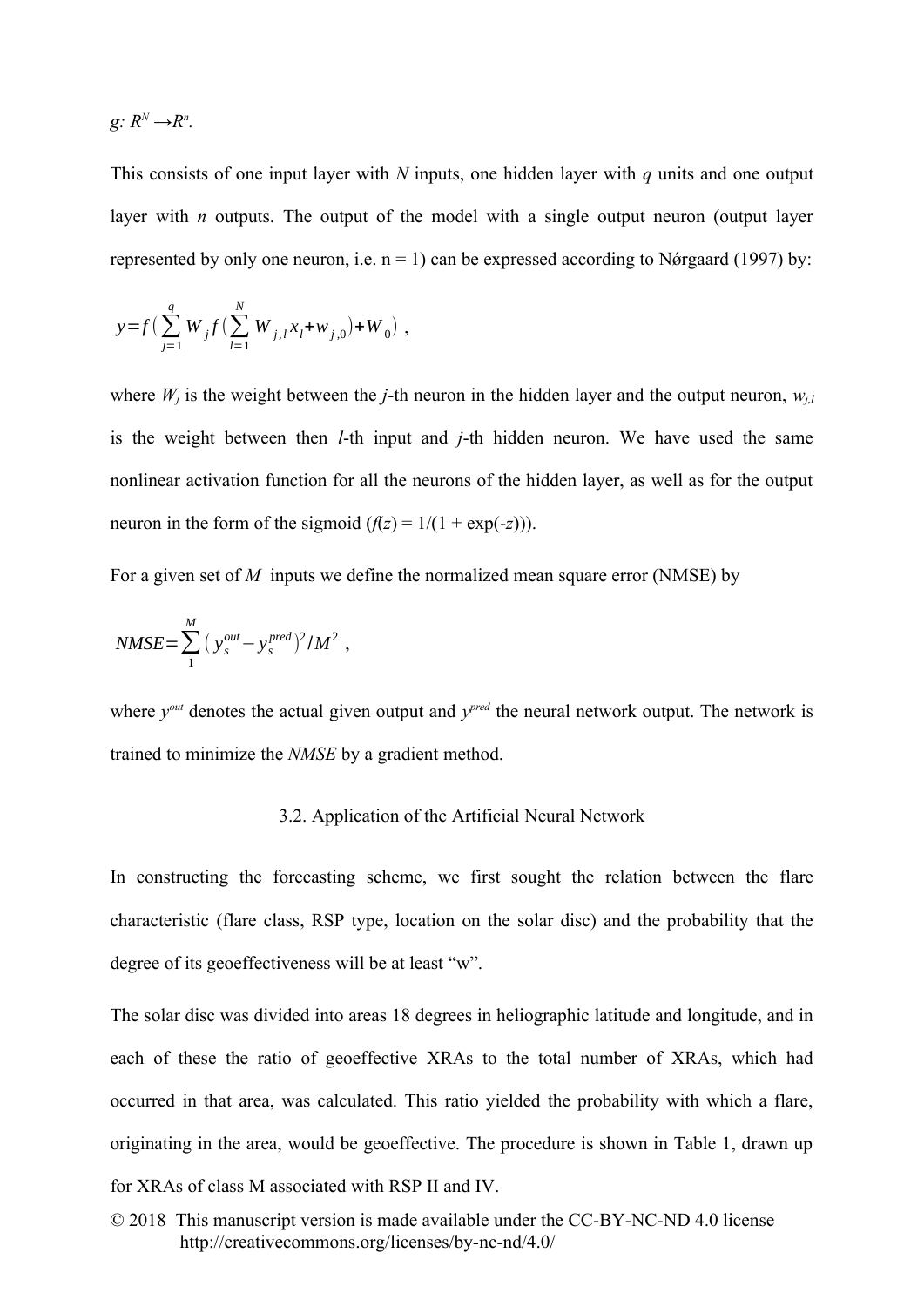Since the analysis proved that XRA events, occurring at high heliographic latitudes, were rarely geoeffective (Bochníček et al., 2007) areas with heliographic latitudes in excess of 45° were assigned zero geomagnetic response probability. The same zero geomagnetic response probability was assigned to areas located in the immediate vicinity of the east and west meridian. The fact that the areas were not of the same size (the areas became smaller towards the pole) was taken into account by presenting the neural networks in the training process with samples, which corresponded to areas with a larger number of observed XRAs. The larger areas were thus assigned larger weights.

Four input quantities and one output quantity were selected as samples to train the artificial neural network. The input quantities were: (1) heliographic latitude and (2) heliographic longitude of the center of the area on the solar disc (real numbers); (3) XRA class (one of three possibilities:  $B/C$ , M, X); (4) RSP type (one of three possibilities: II, II & IV, IV). The output quantity was the probability of the XRA event appearing in the given area being geoeffective.

The classical Backward Propagation Algorithm (Gurney, 1996) was used to realize the training numerically. To guarantee the stability of the results, nine neural networks were trained independently, the median of the nine results obtained being considered final.

In view of the limited number of samples (only 93 geoeffective XRAs occurred in the period 1996-2004) the "validation" test was not used to establish the optimum number of neurons. The suitable number of hidden neurons was estimated visually. The criterion therefor was that the boundaries of the "geoeffective" regions on the solar disc should have a reasonably complicated shape. The hidden layer with five neurons satisfied this condition. The architecture of the network used was thus  $4 - 5 - 1$ .

In the next step, the geoeffective XRAs were classified according to the intensity of the geomagnetic response they generated. The samples for the neural network now were four © 2018 This manuscript version is made available under the CC-BY-NC-ND 4.0 license http://creativecommons.org/licenses/by-nc-nd/4.0/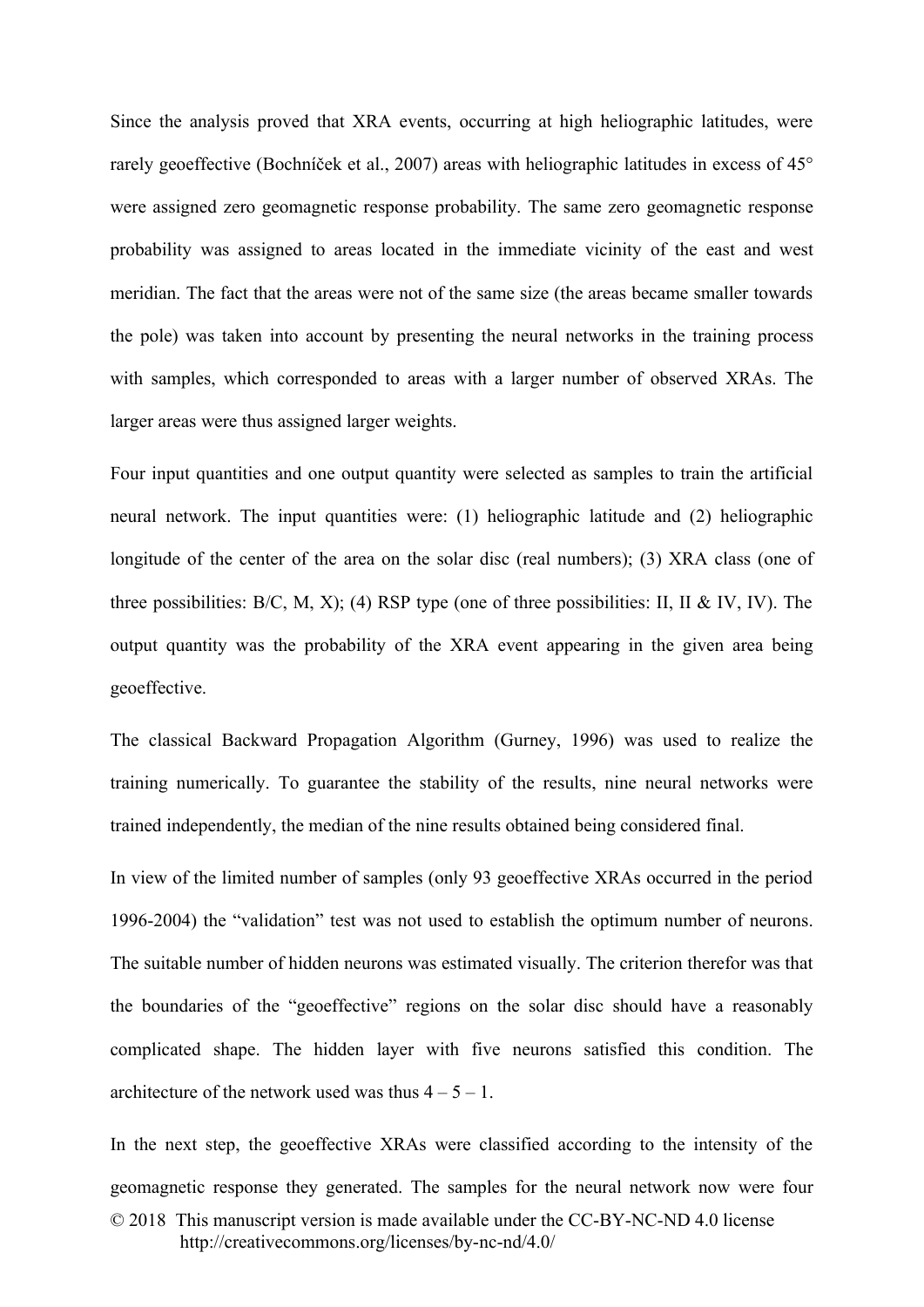input quantities: (1) heliographic latitude and (2) heliographic longitude of the center of the area on the solar disc (real numbers); (3) XRA class (one of three possibilities:  $B/C$ ,  $M$ ,  $X$ ); (4) RSP type (one of three possibilities: II, II & IV, IV). There was one output quantity, which was the geoeffectiveness of the XRA (possibilities: w, m, s). Five neurons (architecture  $4 - 5$ – 1) were used in the hidden layer as in the first step. The median of nine independently trained neural networks were again taken to be the result to ensure stability.

#### 4. RESULTS AND DISCUSSION

The first step was to estimate the probability that the geomagnetic response of the XRA would be at least "w" from the position of the XRA on the solar disc and from information about the class of the XRA and type of associated RSP. The XRA was considered to be geoeffective if the probability of its geomagnetic response was at least 50%. All XRAs, observed in the years 1996-2004, were analyzed. This type of forecast is referred to in this paper as "after the fact". In the period 1996-2004, 93 geomagnetic responses, size at least "w", were observed on the Earth's surface. The forecast scheme predicted 40% of the cases of this number (Tab. 2).

The next step was to classify the result by RSP type. It was found that the occurrence of RSP IV significantly improved the successfulness of the forecast, whether in combination with RSP II, or without (Tab. 3). Of the 53 observed geomagnetic field disturbances, 31 were predicted successfully, i.e. 58%.

The forecast improves with increasing XRA class (see Tab. 4). The proposed scheme appears to be very suitable for predicting the existence of geomagnetic responses of X-ray flares of classes B/C, M and X, accompanied by RSP IV, or by a combination of RSP IV & RSP II. A favourable property of the model is also the low number of false alarms.

Figure 1 shows the distribution of geoeffective areas on the solar disc for the separate XRA classes, as well as for the separate types of accompanying RSPs. These geoeffective areas

<sup>© 2018</sup> This manuscript version is made available under the CC-BY-NC-ND 4.0 license http://creativecommons.org/licenses/by-nc-nd/4.0/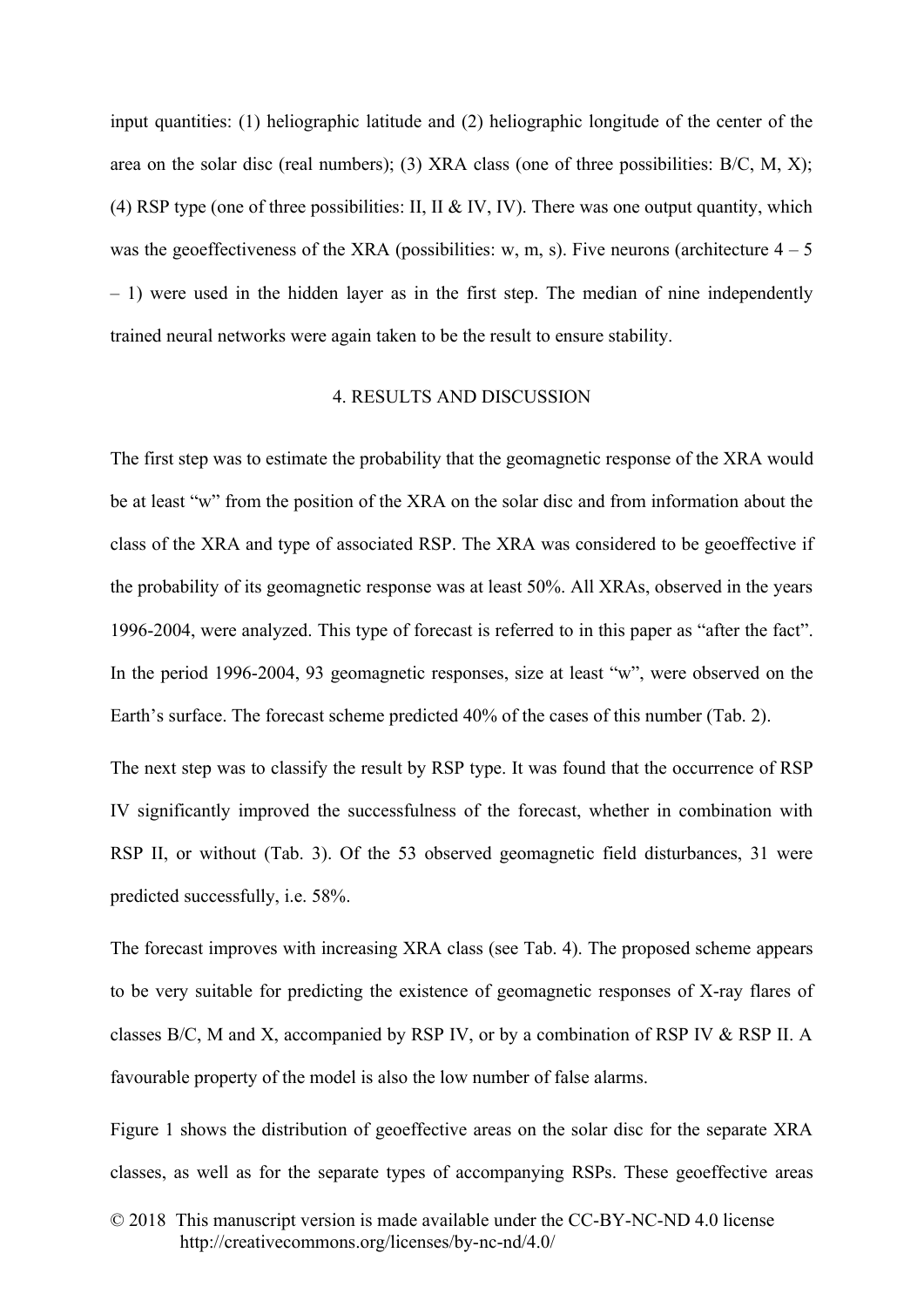display a moderate asymmetry with respect to the solar equator and central meridian. Whereas the central meridian asymmetry apparently relates to the Sun's rotation, the cause of the equatorial symmetry could stem from the polarity of the solar magnetic field. It should, therefore, be interesting to monitor this phenomenon during the next solar cycle. From a longterm point of view, the parity of the cycle could prove to be an important parameter of the neural network. The distribution of geoeffective areas is in a good agreement with the results published by Kim et al. (2005) and Zhao et al. (2006), who used a large data base of phycsbased, real-time, shock arrival predictions collected in papers by Fry et al. (2003) and KcKenna-Lawlor et al. (2006).

The second step of the forecast scheme was to determine the intensity of the geomagnetic response for the geoeffective flares. Table 5, dimension 3 by 3, compares the observed intensities of the geomagnetic response (on a scale of three: "w", "m" and "s") with those predicted by the model. The drawback of the forecast using this three-stage scale is the excessively high value of some non-diagonal terms. However if the table is reduced to 2 by 2 by combining "w" and "m" (Tab. 6) the diagonal terms become dominant. In other words the model can be used satisfactorily to forecast, whether the expected response will be severe (i.e. "s"). The successfulness of the forecast conceived in this manner is 58% (Tab. 7).

The model was tested using an independent set of data from the years 2005 and 2006 (i.e. data which were not used in producing the model). The results given in Tab. 8 agree well with existing practical experience, obtained in issuing daily forecasts of geomagnetic activity as part of the activity of the Regional Warning Centre Prague.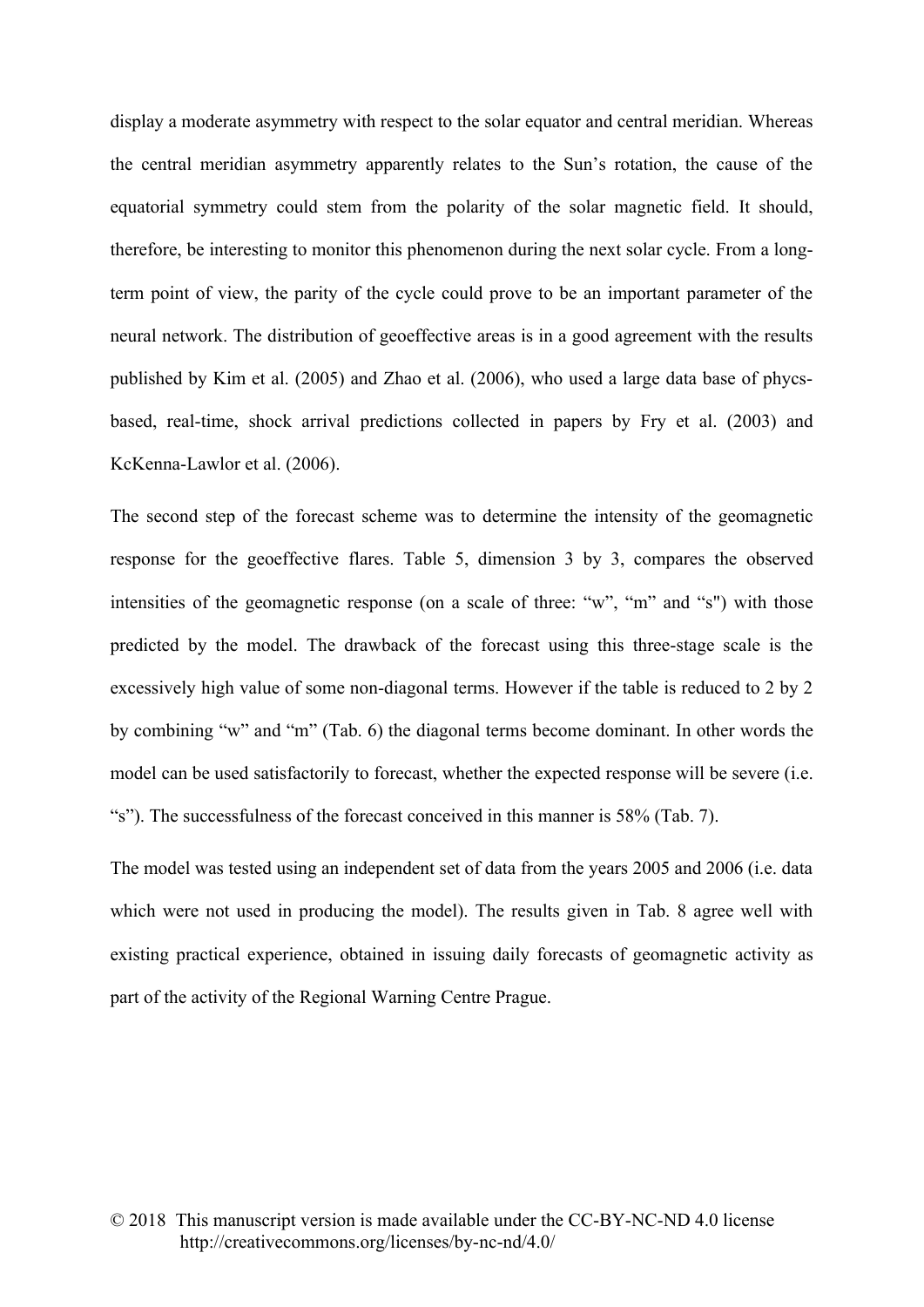#### 5. CONCLUDING REMARKS

The results discussed in the conclusion to the preceding section indicate that the proposed model satisfies that which is usually expected of neural networks: i.e. it agrees with existing experience, which it also objectifies and quantifies.

In the first step the output of the model is the probability with which one may expect a geomagnetic response to follow and in the second step an estimate of the intensity of the geomagnetic disturbance. The model does not provide information concerning the time, at which the geomagnetic response is to occur. Estimate of the time arrival can be gained simply in all cases, in which information about the velocity of the transient, associated with the flare, is available. Including the velocity in the neural network directly was originally included in the proposed model, however, due to the lack of data on velocity the results were not convincing, and the velocity was omitted from the model. However, one must keep in mind that the transient can be accelerated or decelerated in the course of its transport. The time and speed aspects have been addressed, physically, by Fry et al. (2003) and McKenna-Lawlor et al. (2006).

According to Gleisner and Waterman (2006a) a certain degree of uncertainty in forecasting the intensity of the geomagnetic response, because the direction and intensity of the field of the magnetic cloud cannot as yet be determined sufficiently in advance, can be compensated to a certain degree by analyzing the flux of solar energetic protons. Within the scope of future research, we shall attempt to integrate this parameter into the forecast model.

*Acknowledgements*. This research was carried out as part of Action COST724 "Developing the Scientific Basis for Monitoring, Modelling and Predicting Space Weather". The research was supported by VEGA Grant 2/5121/25 of the Scientific Grant Agency of the Ministry of Education of the Slovak Republic and the Slovak Academy of Sciences, by Project

<sup>© 2018</sup> This manuscript version is made available under the CC-BY-NC-ND 4.0 license http://creativecommons.org/licenses/by-nc-nd/4.0/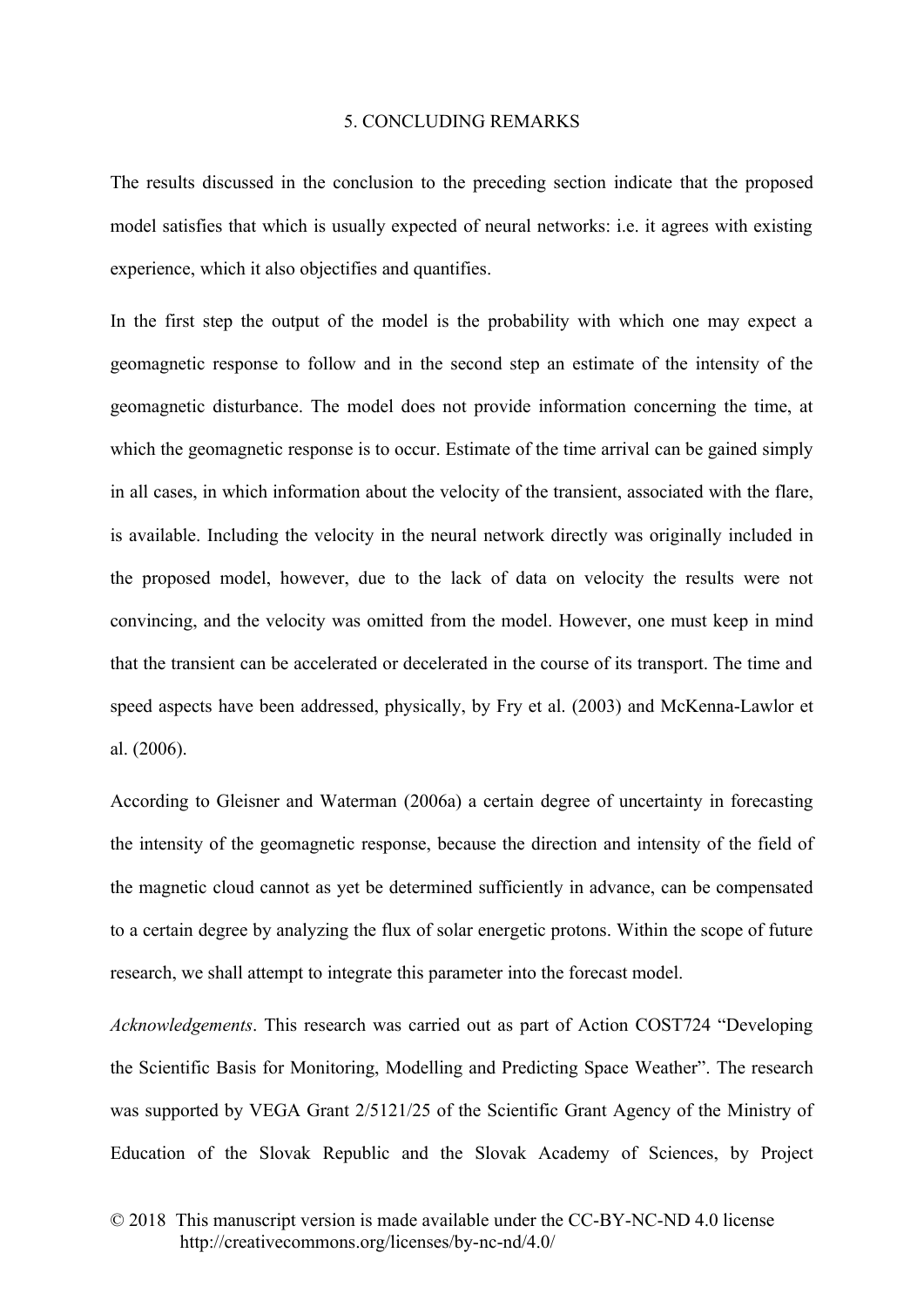1P05OC031 of the Ministry of Education of the Czech Republic, by Grant IAA300120608 of the Grant Agency of the Academy of Sciences of the Czech Republic, and by Project 1QS300120506 of the Academy of Sciences of the Czech Republic.

# *References*

Berghmans D., Van der Linden R.A.M., Vanlommel P., Warnant L., Zhukov A., Robbrecht E., Clette F., Podladchikova O., Nicula B., Hochedez J.F., Wauters L. and Willems S., 2005. Solar activity: nowcasting and forecasting at SIDC. *Ann. Geophys.,* **23**, 3115-3128.

Boberg F., Wintoft P. and Lundstedt H., 2000. Real time Kp predictions from solar wind data using neural networks. *Phys. Chem. Earth,* **25**, 275-280.

Bochníček J., Hejda P. and Valach F., 2007. Solar energetic events in the years 1996-2004. The analysis of their geoeffectiveness. *Studia geophys. geod*., **51**, 439−447.

Cliver E.W. and Hudson H.S., 2002. CMEs: How do the puzzle pieces together? *J. Atmos*. *Terr. Phys*., **64**, 231-252.

Detman T., 1998. Toward real-time operational model predictions. In: *Sandahl, I., Jonsson, E. (Eds.), Proceedings of AI Aplications in Solar-Terrestrial Physics, Lund, Sweden, July 29- 31, 1997. ESA Publishing Division, Noordwijk, The Netherlands,* WPP-**148**, pp. 135-143.

Dryer M., 1996. Comments on the origins of coronal mass ejections. *Sol. Phys*., **169**, 421-429.

Fry C.D., Dryer M., Smith Z., Sun W., Deehr C.S. and Akasofu S.I., 2003. Forecasting solar wind structures and shock arrival times using an ensemble of models. *J. Geophys. Res*., **108** (A2), 1070, doi: 10.1029/2002JA009474.

Gleisner H. and Lundstedt H., 2001a. A neural network-based local model for prediction of geomagnetic disturbances. *J. Geophys. Res.,* **106**, 8425-8434.

Gleisner H. and Lundstedt H., 2001b. Auroral electrojet predictions with dynamic neural network. *J. Geophys. Res.,* **106**, 24541-24550.

Gleisner, H., Watermann J., 2006a. Solar energetic particle flux enhancement as an indicator of halo coronal mass ejection geoeffectivness. *Space Weather*, **4**, Art. No. S06006, doi:10.1029/2006SW000220.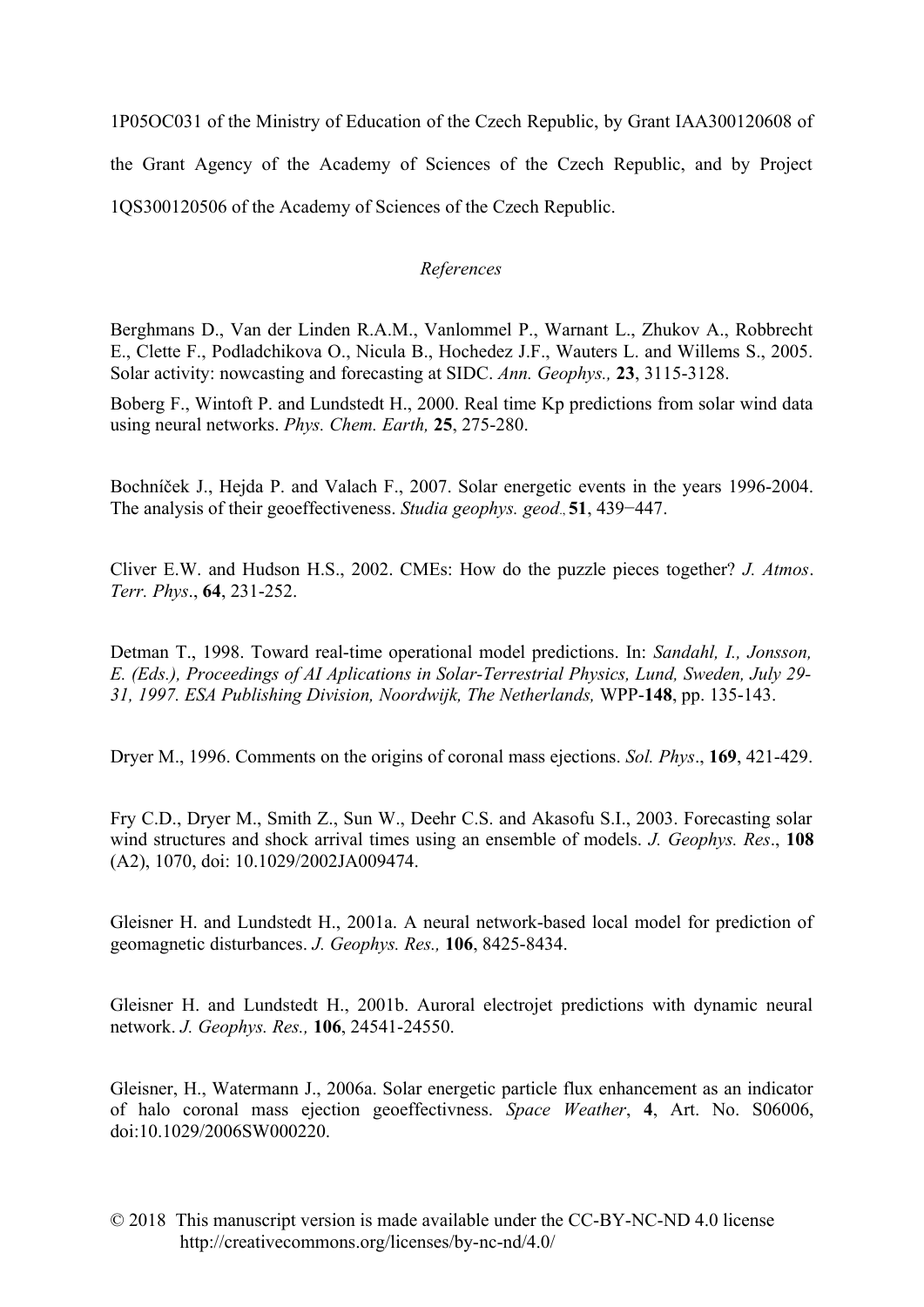Gleisner H. and Watermann J., 2006b. Concepts of medium-range (1-3 days) geomagnetic forecasting. Space Weather Prediction: Applications and Validation. *Advances in Space Res.,* **37**, 1116-1123.

Gurney K., 1996. An Introduction to Neural Networks. *UCL Press, London*.

Harrison R.A., 1996. Coronal magnetic storms: A new perspective on flares and the "solar flare myth" debate. *Sol. Phys*., **166**, 441-444.

Hertz J., Krogh A. and Palmer R.G., 1991. Introduction to the Theory of Neural Computation. *Addison-Wesley, Reading, MA.*

Jankovičová D., Dolinský P., Valach F. and Vörös Z., 2002. Neural network-based nonlinear prediction of magnetic storms. *J. Atmos. Sol.-Terr. Phys.,* **64**, 651-656.

Kim R.S., Cho K.S., Moon Y.J., Kim Y.H., Yi Y., Dryer M., Bong S.C. and Park Y.D., 2005. Forecast evaluation of the coronal mass ejection (CME) geoeffectiveness using halo CMEs from 1997 to 2003. *J.Geophys. Res*., **110**, A11104, doi: 10.1029/2005JA011218.

Kosugi T. and Shibata K., 1997. Solar coronal dynamics and flares as a cause of interplanetary disturbances. In: *Tsurutani B.T., Gonzales W.D., Kamide Y. and Arballo J.K., (Eds), Magnetic Storms. AGU Press, Wash. D.C., Geophysical Monograph* **98**, pp. 21-34.

Lundstedt H., 1992. Neural network and predictions of solar-terrestrial effects. *Planet Space Sci.*, **40**, 457-464.

Lundstedt H., Wintoft P., Gleisner H., Boberg F., Hasanov T. and Kronfeldt I., 2002a. Forecasting space weather and effects using knowledge-based neurocomputing. In: *Proceedings of Space Weather Workshop: Looping Towards a European Space Weather Programme, 17-19 December 2001. ESA Publishing Division, Noordwijk, The Netherlands*, WPP-**194**, pp.179-184.

Lundstedt H., Gleisner H. and Wintoft P., 2002b. Operational forecasts of geomagnetic Dst index. *Geophys. Res. Lett*., **29**, 2181, doi: 10.1029/2002GL016151.

McKenna-Lawlor S.M.P., Dryer M., Kartalev M.D., Smith Z., Fry C.D., Sun W., Deehr C.S., Kecskemety K. and Kudela K., 2006. Near real-time predictions of the arrival at Earth of flare-related shocks during Solar cycle 23. *J. Geophys. Res*., **111**, A11103, doi: 10.1029/2005Ja011162.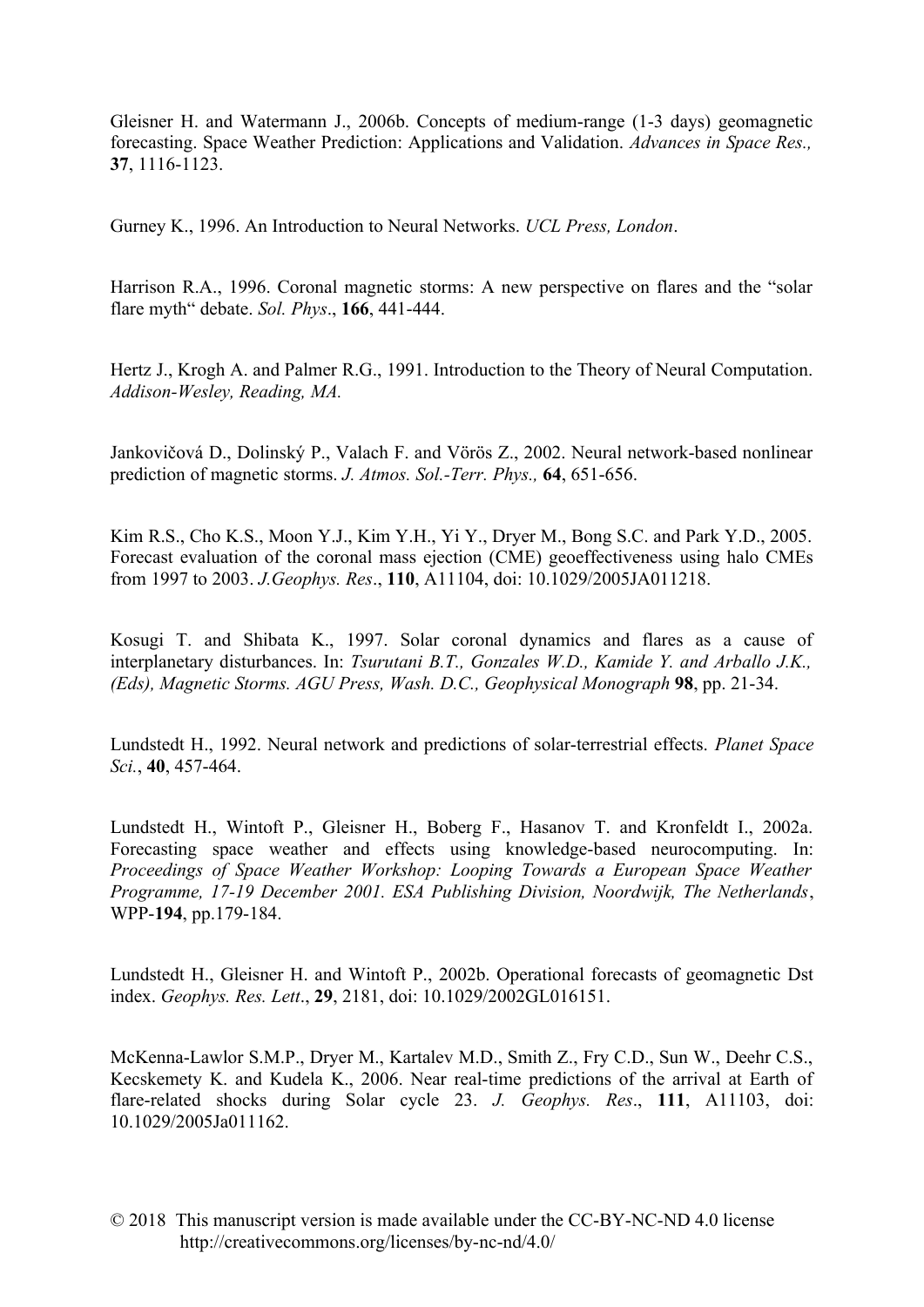Nørgaard M., 1997. Neural Network Based System Identification Toolbox. *Technical University of Denmark, Denmark.*

Robbrecht E. and Berghmans D., 2006. A broad perspective on automated CME tracking: Towards higher level space weather forecasting. In: *Mewaldt, R., Torsti, J., (Eds), Solar Eruptions and Energetic Particles. AGU Washington.* pp.33-41.

Srivastava N. and Venkatakrishnan P., 2002. Relation between CME speed and geomagnetic storm intensity. *Geophys. Res. Lett*., **29**, 1287, doi:10.1029/2001GL013597.

Srivastava N., 2005. A logistic regression model for predicting the occurrence of intense geomagnetic storms. *Ann. Geophys.*, **23**, 2969-2974.

Wu J. G. and Lundstedt H., 1996. Prediction of geomagnetic storms from solar wind data using elman recurrent neural network. *Geophys. Res. Lett*., **23**, 319-322.

Yermolaev Yu.I., Yermolaev M.Yu., Zastenker G.N., Zelenyi L.M., Petrukovich A.A. and Sauvaud J.-A., 2005. Statistical studies of geomagnetic storm dependencies on interplanetary events a review. *Planet. Space Sci.,* **53**, 189-196.

Zhao X., Feng X. and Wu C.C., 2006. Characteristics of solar flares associated with interplanetary shock or nonshock events at Earth. *J. Geophys. Res*., **111**, A09103, doi: 10.1029/2006JA011784.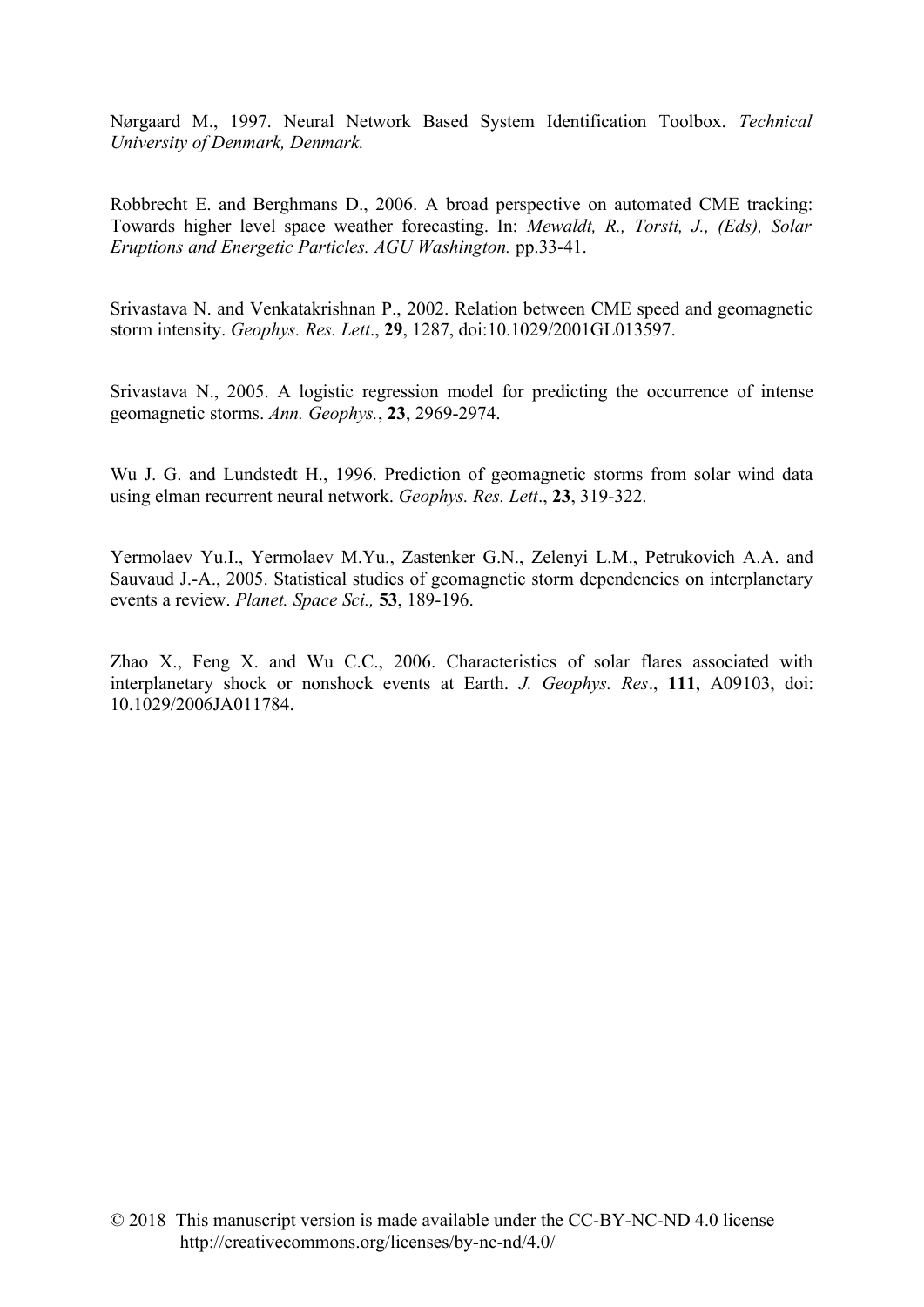**Table 1.** Example of the input to the neural network for M-class XRA accompanied by RSP II & IV. The given ratios of geoeffective XRAs to the overall number of XRAs in the separate areas of the 18° by 18° grid on the solar disc were calculated from observations. The ratios are given in per cent. The numbers in the parentheses indicate the number of XRAs from which the ratio was calculated. The zero values of ratios without the number of XRAs are added boundary conditions. Similar tables were created for all combinations of XRA classes and RSP II and/or IV.

| Heliograph. | Heliographic latitude |                         |                  |                  |                         |                       |                       |                  |                       |                         |
|-------------|-----------------------|-------------------------|------------------|------------------|-------------------------|-----------------------|-----------------------|------------------|-----------------------|-------------------------|
| longitude   | $-81^\circ$           | $-63^\circ$             | $-45^\circ$      | $-27^\circ$      | $-9^\circ$              | $9^\circ$             | $27^\circ$            | $45^\circ$       | $63^\circ$            | $81^\circ$              |
| $45^\circ$  | $\overline{0}$        | $\theta$                | $\boldsymbol{0}$ | $\boldsymbol{0}$ | $\boldsymbol{0}$        | $\theta$              | $\boldsymbol{0}$      | $\theta$         | $\overline{0}$        | $\boldsymbol{0}$        |
| $27^\circ$  | $\theta$              | 100<br>(1)              | 33<br>(3)        | $\theta$<br>(1)  | 100<br>(2)              | $\theta$<br>(1)       | $\overline{0}$<br>(1) | 100<br>(2)       | $\theta$<br>(2)       | $\boldsymbol{0}$<br>(1) |
| $9^\circ$   | $\theta$              | $\theta$<br>(3)         | 33<br>(6)        | 25<br>(4)        | 50<br>$\left(4\right)$  | 100<br>(3)            | 50<br>(2)             | 100<br>(1)       | $\theta$<br>(3)       | $\boldsymbol{0}$<br>(1) |
| $-9^\circ$  | $\boldsymbol{0}$      | $\boldsymbol{0}$<br>(1) | 0(2)             | 50<br>(2)        | 100<br>(1)              | $\overline{0}$<br>(1) | 25<br>(4)             | $\theta$<br>(1)  | $\overline{0}$<br>(3) | (1)<br>$\overline{0}$   |
| $-27^\circ$ | $\theta$<br>(1)       |                         |                  | $\theta$<br>(2)  | 25<br>$\left( 4\right)$ | 67<br>(3)             |                       | $\theta$<br>(1)  | $\overline{0}$<br>(1) | $\boldsymbol{0}$<br>(1) |
| $-45^\circ$ | $\boldsymbol{0}$      | $\boldsymbol{0}$        | $\boldsymbol{0}$ | $\boldsymbol{0}$ | $\boldsymbol{0}$        | $\boldsymbol{0}$      | $\boldsymbol{0}$      | $\boldsymbol{0}$ | $\boldsymbol{0}$      | $\boldsymbol{0}$        |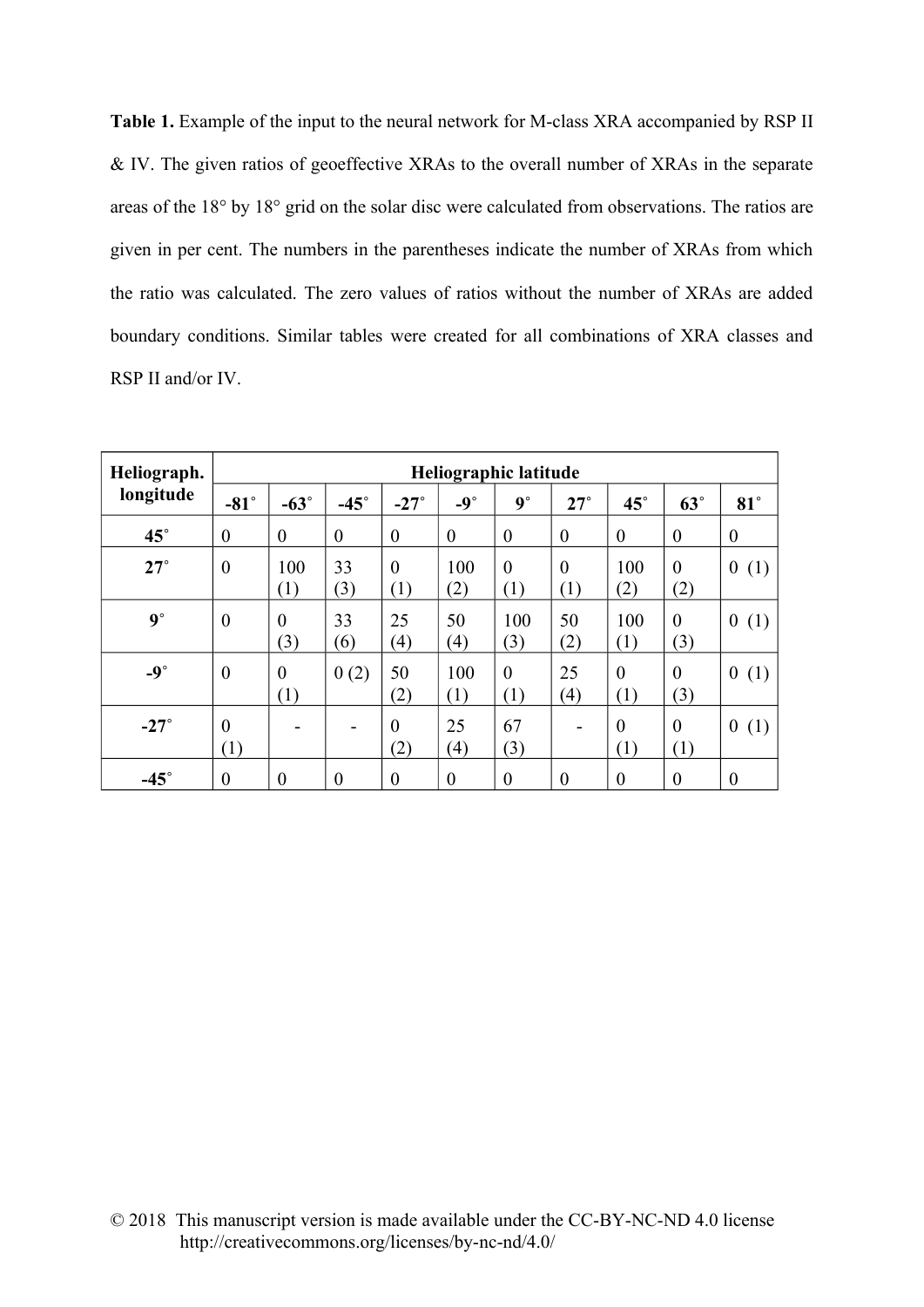**Table 2.** Forecasts of "after-the-fact" geomagnetic responses. All classes of XRA accompanied by RSP II and/or IV, observed in 1996-2004, are considered.

| Number of observed<br>geomagnetic responses | Number of predicted<br>geomagnetic responses | Number of false alerts |  |
|---------------------------------------------|----------------------------------------------|------------------------|--|
| ុ                                           | $(40\%)$                                     |                        |  |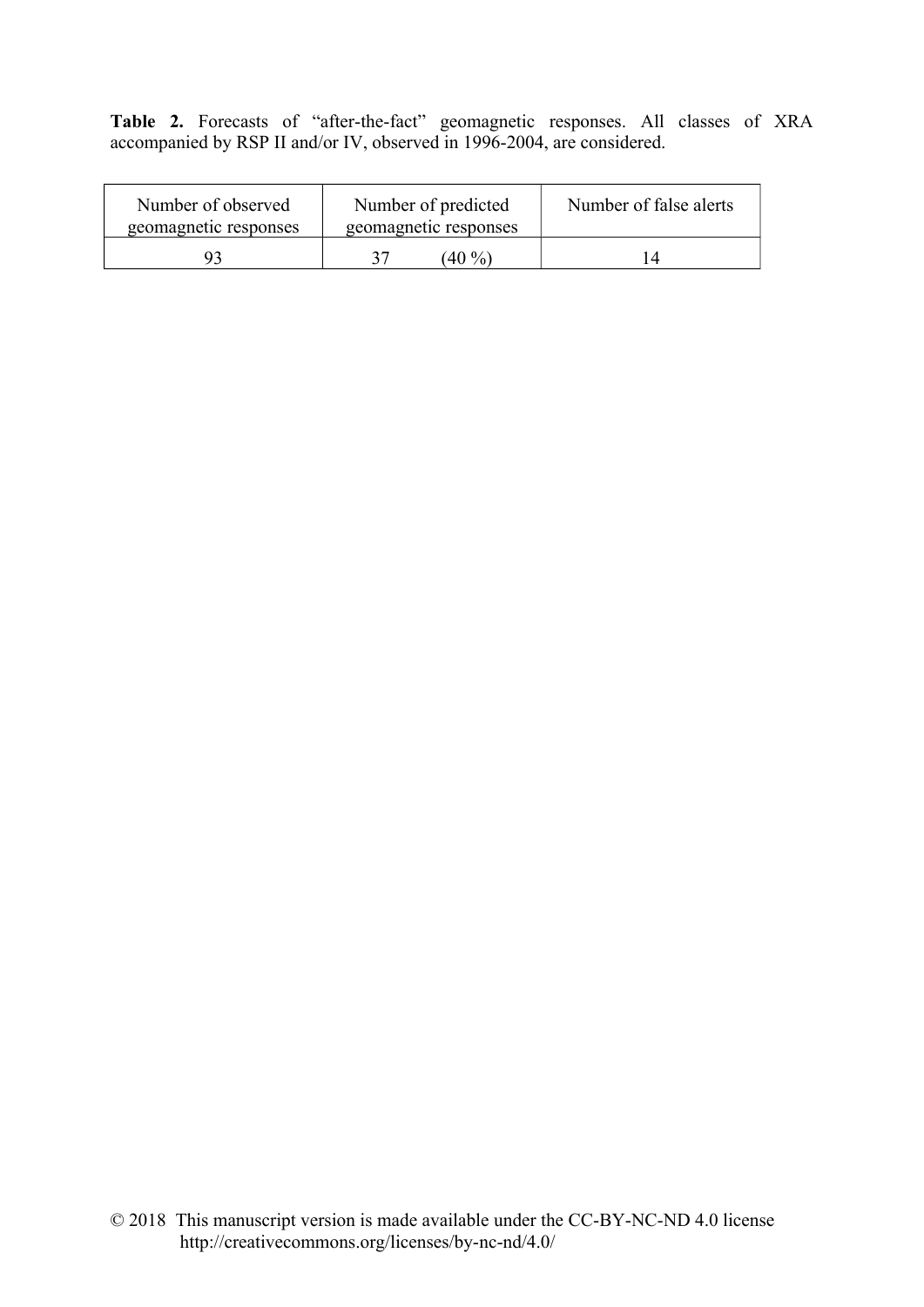Table 3. "After-the-fact" forecasts of geomagnetic responses for events from the years 1996-2004, classified by RSP type.

|                      | Number of observed<br>geomag. responses | Number of predicted<br>geomag. responses | Number of false<br>alerts |
|----------------------|-----------------------------------------|------------------------------------------|---------------------------|
| RSP II               | 40                                      | $(15\%)$                                 |                           |
| <b>RSP II&amp;IV</b> |                                         | $(56\,\% )$<br>23                        |                           |
| <b>RSP IV</b>        |                                         |                                          |                           |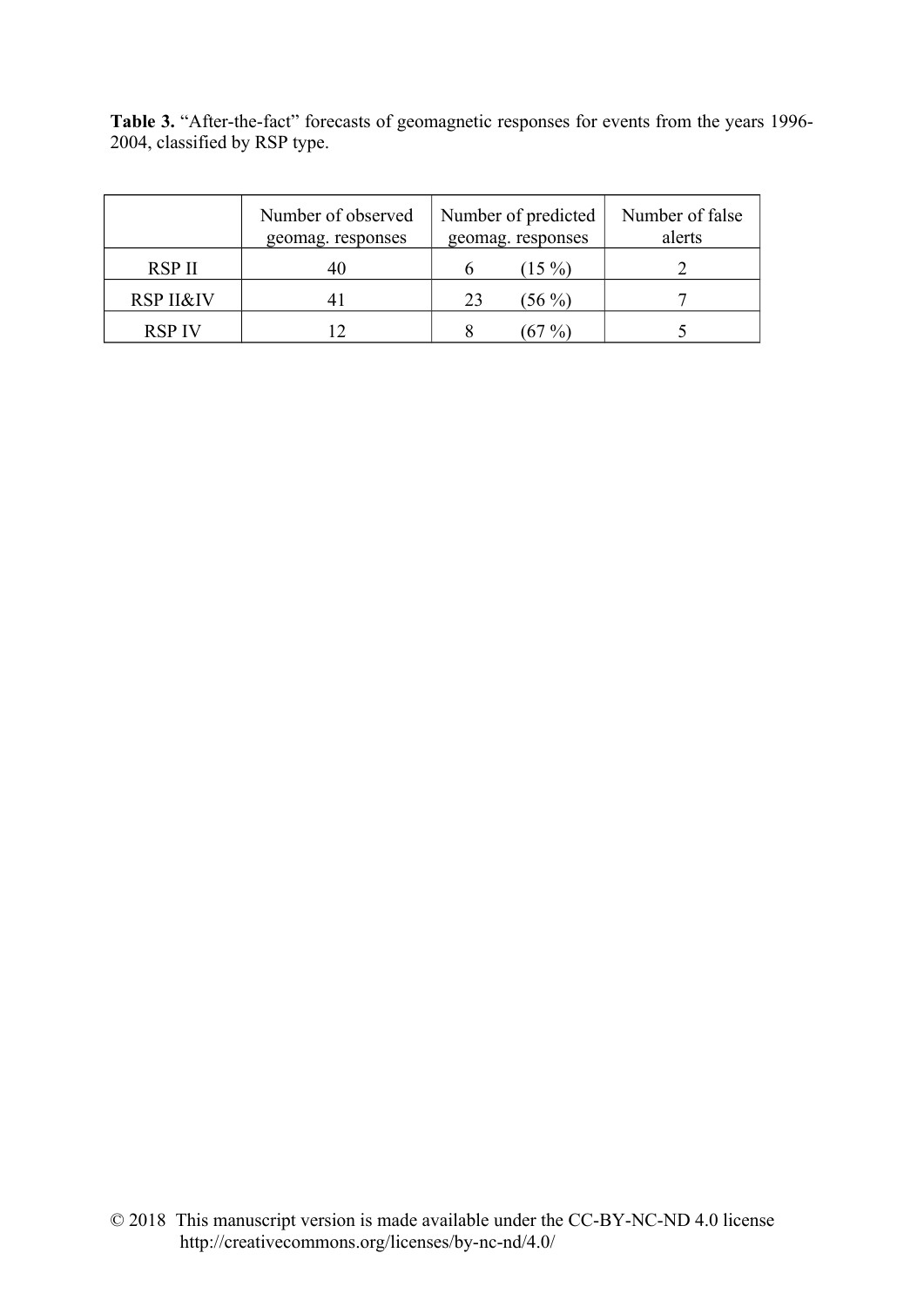| Type of RSP  | XRA class | Number of<br>observed<br>responses | Number of<br>predicted<br>responses | Number of<br>false alerts |
|--------------|-----------|------------------------------------|-------------------------------------|---------------------------|
| $\rm{II}$    | B/C       | 10                                 | $0(0\%)$                            |                           |
| $\mathbf{I}$ | M         | 21                                 | $0(0\%)$                            | $\theta$                  |
| $\mathbf{I}$ | X         | 9                                  | 6(67%)                              | $\overline{2}$            |
| II&IV        | B/C       | $\overline{4}$                     | $0(0\%)$                            | 0                         |
| II&IV        | M         | 22                                 | $10(45\%)$                          | 5                         |
| II&IV        | X         | 15                                 | 13 (87 %)                           | 2                         |
| IV           | B/C       | $\overline{2}$                     | $1(50\%)$                           |                           |
| IV           | M         |                                    | 4(57%)                              | 3                         |
| IV           | X         | 3                                  | $3(100\%)$                          |                           |

**Table 4.** "After-the-fact" forecasts of geomagnetic activity divided by XRA class and RSP type.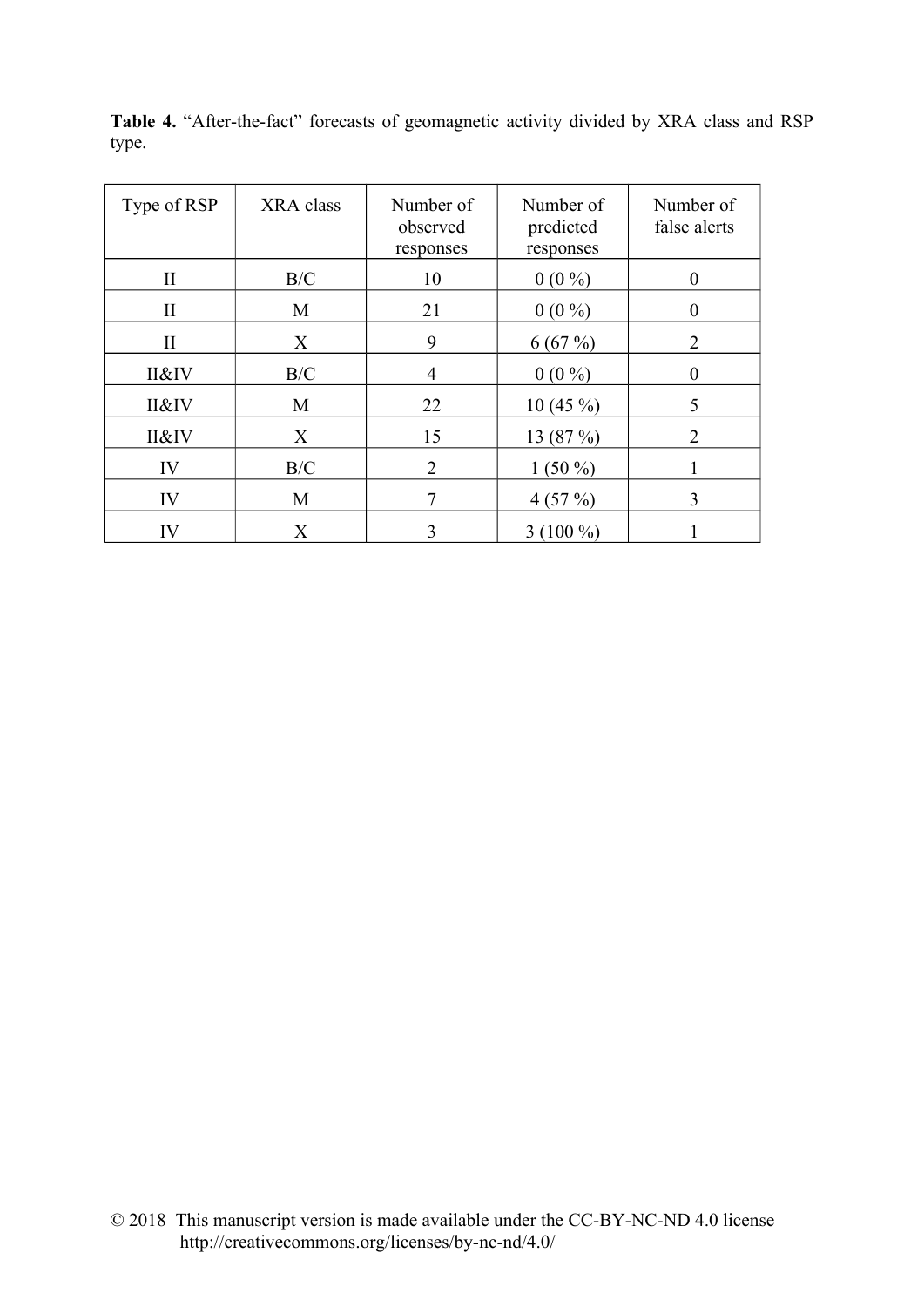|              | Predicted "w" | Predicted "m" | Predicted "s" |
|--------------|---------------|---------------|---------------|
| Observed "w" |               |               |               |
| Observed "m" |               |               |               |
| Observed "s" |               |               |               |

**Table 5.** Observed and "after-the-fact" forecast intensities of geomagnetic responses.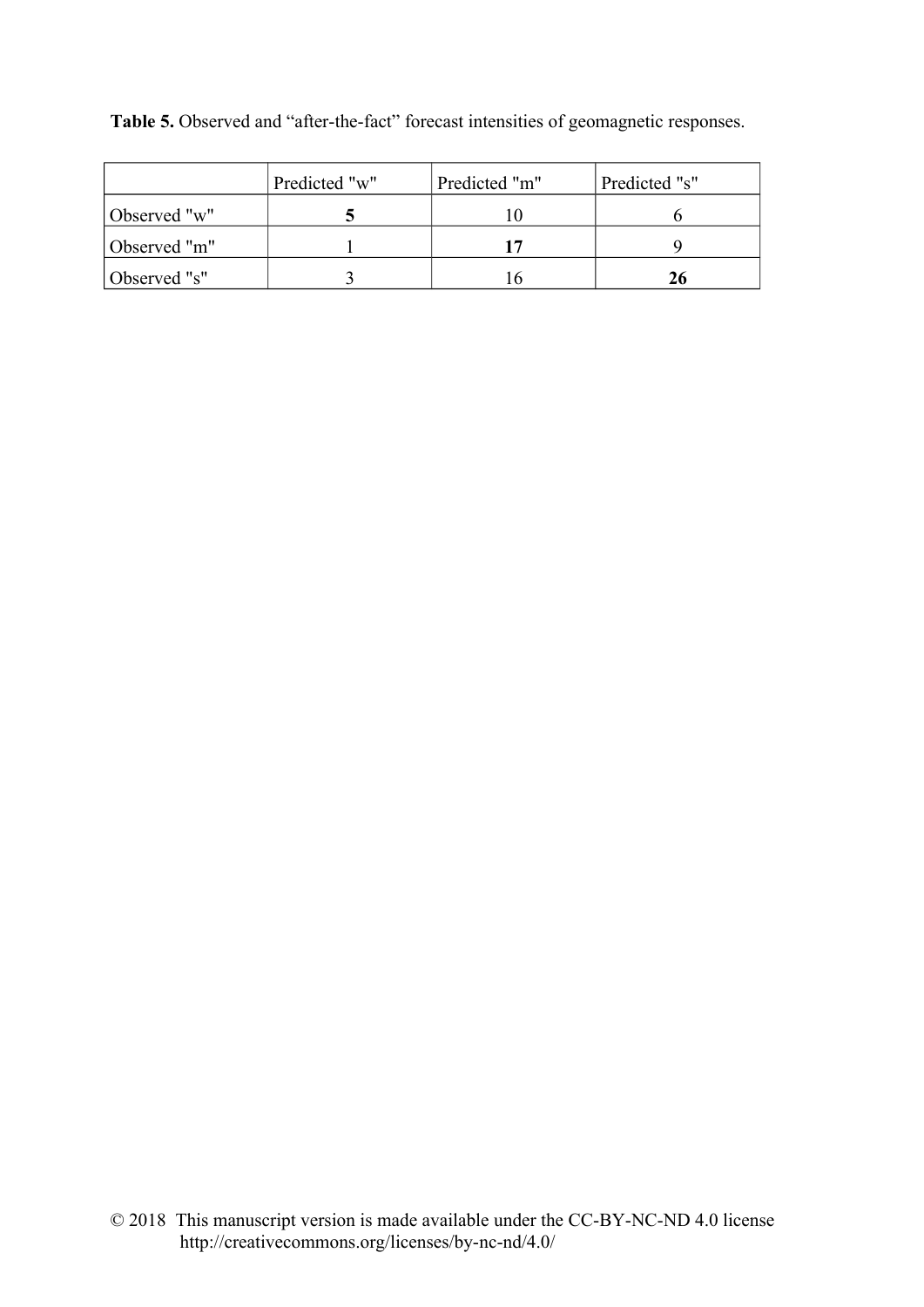**Table 6.** Comparison of forecast and observed severe ("s") geomagnetic responses.

|                     | Predicted "w" or "m" | Predicted "s" |  |  |
|---------------------|----------------------|---------------|--|--|
| Observed "w" or "m" |                      |               |  |  |
| Observed "s"        |                      |               |  |  |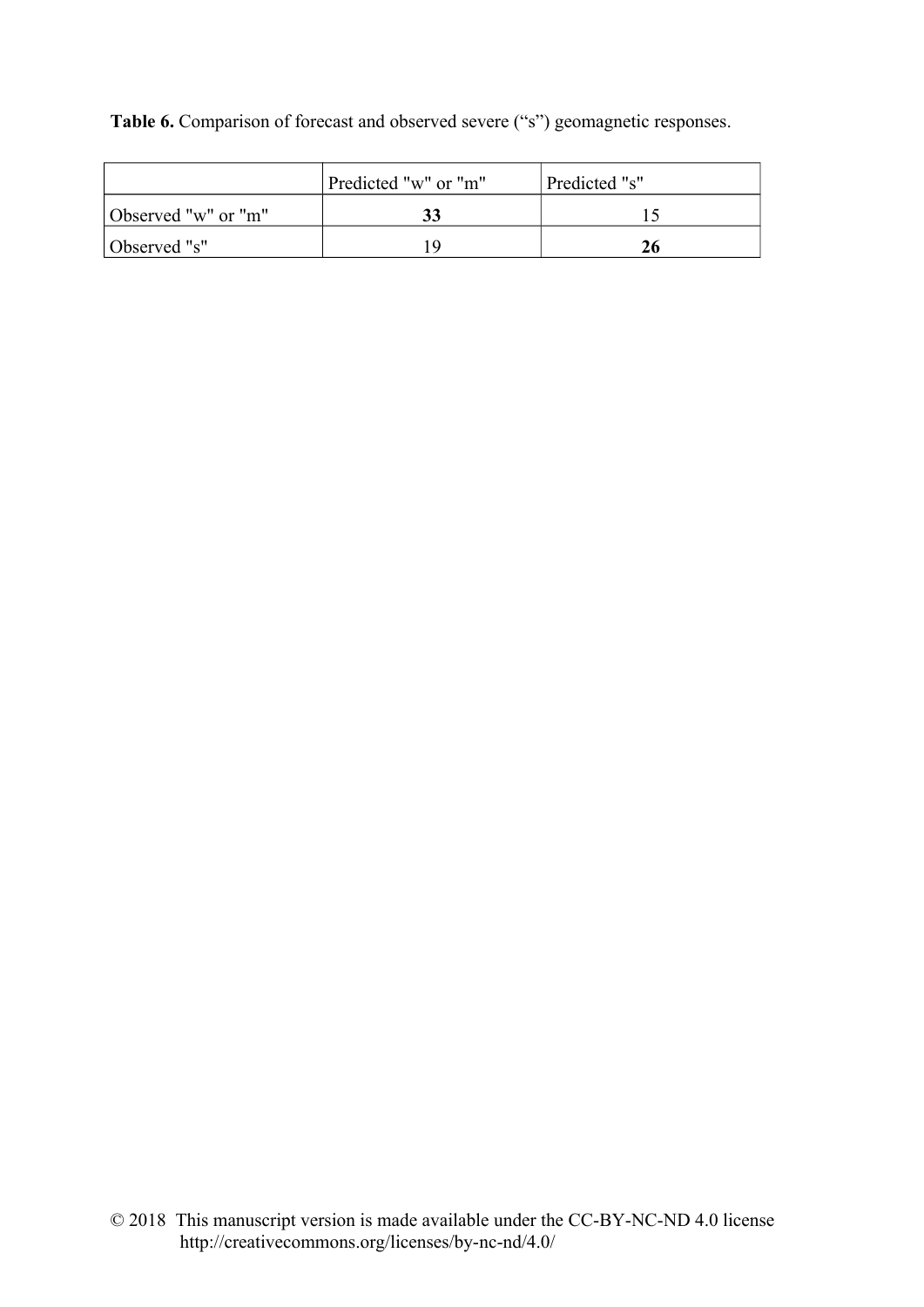**Table 7.** Successfulness of forecasting severe geomagnetic responses (XRAs accompanied by RSP II and/or RSP IV).

| Number of observed<br>geomag. responses "s" | Number of predicted<br>geomag. responses "s" |       | Number of false alerts ( <i>i.e.</i> )<br>predicted "s" and observed<br>" $w$ " or " $m$ " |  |
|---------------------------------------------|----------------------------------------------|-------|--------------------------------------------------------------------------------------------|--|
| 45                                          | 26.                                          | (58%) | $\overline{\phantom{a}}$                                                                   |  |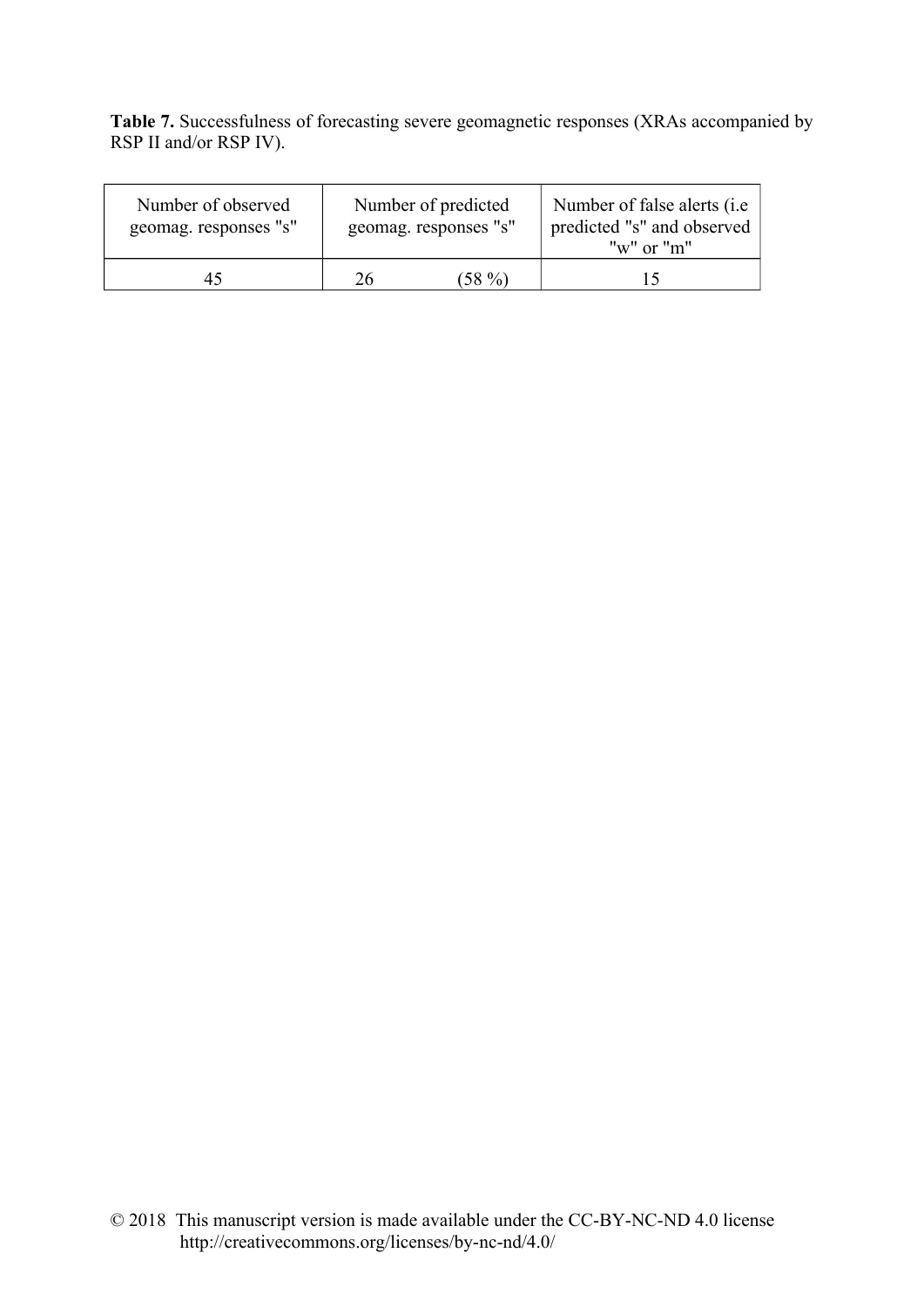**Table 8.** Example of how the model works for an independent data set from 2005 and 2006. A list of considered solar events is given together with their observed geomagnetic responses, model forecasts of probability of occurrence of a geomagnetic response, and also forecast of the response intensity. The intensity was not calculated if the probability was less than 10% and no geomagnetic response occurred.

| Date     | Longitude      | Latitude    | <b>XRA Class</b> | Type of RSP                     | Intensity of             | Prediction of        |
|----------|----------------|-------------|------------------|---------------------------------|--------------------------|----------------------|
|          |                |             |                  |                                 | geomag                   | probability and      |
|          |                |             |                  |                                 | response                 | intensity            |
| 09.01.05 | $-69$          | $-9$        | $\overline{M}$   | $\rm II$                        | $\overline{\phantom{0}}$ | 0.094                |
| 15.01.05 | $-6$           | $11\,$      | M                | II&IV                           | ${\bf S}$                | 0.672 s              |
| 15.01.05 | $\,8\,$        | 14          | $\mathbf X$      | $\mathbf{I}$                    | $\, {\bf S}$             | 0.769 s              |
| 19.01.05 | 47             | 19          | $\mathbf X$      | II&IV                           | ${\bf S}$                | 0.597 s              |
| 20.01.05 | 58             | 12          | $\mathbf X$      | II&IV                           | $\blacksquare$           | 0.325 s              |
| 14.02.05 | $-13$          | $-2$        | $\rm{B/C}$       | IV                              | W                        | $0.223$ w            |
| 19.03.05 | 48             | $\mbox{-}8$ | $\rm{B/C}$       | $\rm II$                        | $\blacksquare$           | 0.01                 |
| 06.05.05 | $-28$          | $-9$        | $\rm{B/C}$       | $\mathbf{I}$                    | ${\bf S}$                | $0.138$ m            |
| 10.05.05 | 30             | $-11$       | $\mathbf M$      | IV                              | $\overline{\phantom{0}}$ | $0.165$ m            |
| 13.05.05 | $-12$          | 12          | $\mathbf M$      | II&IV                           | $\, {\bf S}$             | 0.564 s              |
| 14.05.05 | 90             | $-10$       | $\rm{B/C}$       | II&IV                           | $\blacksquare$           | 0.026                |
| 17.05.05 | $\mathbf{1}$   | $-16$       | $\mathbf M$      | II&IV                           | m                        | 0.539 s              |
| 26.05.05 | $-13$          | $-6$        | $\rm{B/C}$       | IV                              | $\, {\bf S}$             | $0.18~\mathrm{w}$    |
| 26.05.05 | $-13$          | $-6$        | $\rm{B/C}$       | IV                              | $\mathbf S$              | $0.18$ w             |
| 31.05.05 | 22             | 12          | $\rm{B/C}$       | $\mathbf{I}$                    | $\overline{\phantom{0}}$ | 0.085                |
| 03.06.05 | $-21$          | $-18$       | M                | $\mathbf{I}$                    | $\overline{a}$           | $0.152 \text{ m}$    |
| 03.06.05 | $-9$           | $-17$       | $\rm{B/C}$       | $\mathbf{I}$                    | W                        | $0.122 \; m$         |
| 04.06.05 | $-8$           | $-19$       | $\rm{B/C}$       | ${\rm IV}$                      | $\overline{a}$           | $0.11~\rm w$         |
| 14.06.05 | 45             | $\,$ $\,$   | $\rm{B/C}$       | ${\rm IV}$                      | ${\bf m}$                | 0.188 s              |
| 16.06.05 | 87             | 9           | $\mathbf M$      | II&IV                           | $\blacksquare$           | 0.02                 |
| 08.07.05 | 17             | 12          | $\rm{B/C}$       | IV                              | W                        | 0.745 w              |
| 09.07.05 | 27             | 11          | $\mathbf M$      | ${\rm IV}$                      | ${\bf S}$                | $0.718$ s            |
| 10.07.05 | 83             | $-2$        | $\rm{B/C}$       | $\rm II$                        |                          | 0.019                |
| 12.07.05 | 64             | 11          | $\mathbf M$      | IV                              |                          | 0.023                |
| 14.07.05 | 73             | $11\,$      | $\mathbf X$      | ${\rm IV}$                      | m                        | $0.018$ s            |
| 28.07.05 | $-84$          | $\,$ $\,$   | $\mathbf M$      | $\rm II$                        |                          | 0.096                |
| 30.07.05 | $-61$          | 12          | $\mathbf X$      | II&IV                           |                          | 0.091                |
| 01.08.05 | $-30$          | 15          | $\mathbf M$      | IV                              |                          | 0.459 w              |
| 02.08.05 | $-47$          | $-12$       | $\mathbf M$      | $\mathop{\mathrm{II}}\nolimits$ |                          | $0.126$ m            |
| 03.08.05 | $-36$          | $-11$       | $\mathbf M$      | $\rm II$                        |                          | $0.145$ m            |
|          | 50             | $\mbox{-}8$ | $\mathbf M$      |                                 | $\overline{\phantom{0}}$ |                      |
| 22.08.05 |                |             |                  | II&IV                           | $\, {\bf S}$             | 0.104 s              |
| 22.08.05 | 60             | $-12$       | M                | ${\rm IV}$                      | $\, {\bf S}$             | 0.034 s              |
| 23.08.05 | 16             | 70          | $\mathbf M$      | II&IV                           | W                        | 0.004 s              |
| 07.09.05 | $-89$          | $-6$        | X                | <b>II&amp;IV</b>                |                          | 0.014                |
| 08.09.05 | $-74$          | $-11$       | X                | IV                              | m                        | $0.04 \; \mathrm{m}$ |
| 09.09.05 | $-58$          | $-10$       | $\mathbf X$      | II&IV                           | ${\bf S}$                | $0.03$ s             |
| 10.09.05 | $-45$          | $-10$       | X                | II&IV                           | $\mathbf S$              | 0.059 s              |
| 11.09.05 | $-38$          | $-10$       | $\mathbf M$      | IV                              | $\mathbf S$              | $0.102 \; m$         |
| 13.09.05 | $-11$          | $-13$       | $\rm{B/C}$       | IV                              |                          | 0.135 w              |
| 13.09.05 | $-4$           | $-10$       | $\mathbf X$      | IV                              | $\mathbf S$              | 0.806 s              |
| 14.09.05 | $-1$           | $-10$       | $\rm{B/C}$       | IV                              | S                        | $0.208$ w            |
| 02.12.05 | $-13$          | $-4$        | $\mathbf M$      | $\rm II$                        |                          | $0.207$ m            |
| 05.01.06 | 57             | 14          | $\rm{B/C}$       | $\rm II$                        |                          | 0.044                |
| 30.04.06 | $-71$          | 15          | B/C              | $\rm II$                        |                          | 0.084                |
| 01.05.06 | $\mathfrak{2}$ | $-11$       | $\rm{B/C}$       | $\rm II$                        |                          | 0.096                |
| 06.07.06 | 32             | $-11$       | M                | II&IV                           |                          | 0.345 s              |
| 16.08.06 | 13             | $-14$       | B/C              | IV                              | $\, {\bf S}$             | 0.14 w               |